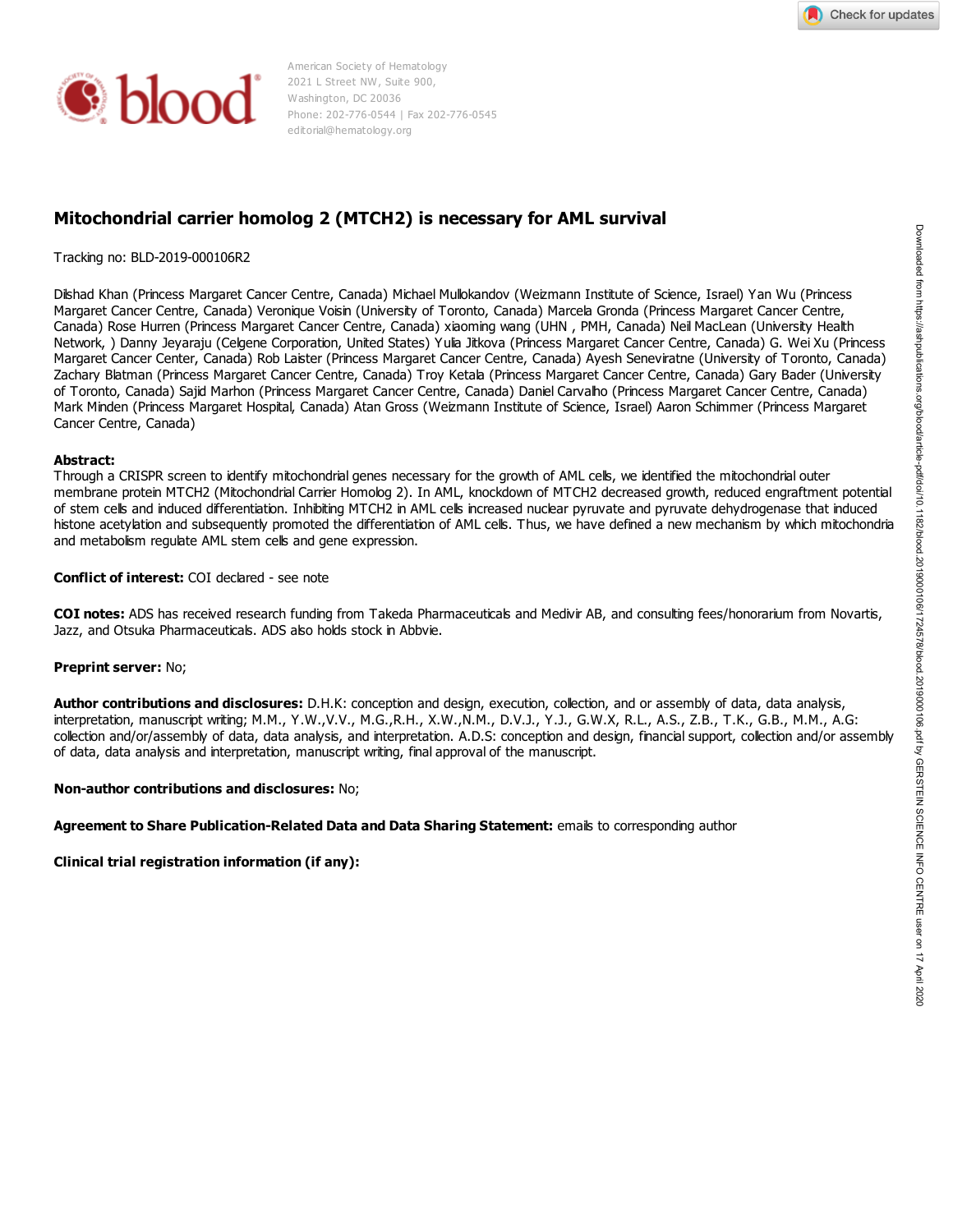# **Mitochondrial carrier homolog 2 (MTCH2) is necessary for AML survival**

Dilshad H. Khan<sup>1,</sup> Michael Mullokandov<sup>2</sup>, Yan Wu<sup>1</sup>, Veronique Voisin<sup>3</sup>, Marcela Gronda<sup>1</sup>, Rose Hurren<sup>1</sup>, Xiaoming Wang<sup>1</sup>, Neil MacLean<sup>1</sup>, Danny V. Jeyaraju<sup>1</sup>, Yulia Jitkova<sup>1</sup>, G. Wei Xu<sup>1</sup>, Rob Laister<sup>1</sup>, Ayesh Seneviratne<sup>1</sup>, Zachary M. Blatman<sup>1</sup>, Troy Ketela<sup>1</sup>, Gary D. Bader<sup>3,4</sup>, Sajid A. Marhon<sup>1</sup>, Daniel D. De Carvalho<sup>1</sup>, Mark D. Minden<sup>1</sup>, Atan Gross<sup>2</sup>, Aaron D. Schimmer<sup>1\*</sup>

- 1. Princess Margaret Cancer Centre, University Health Network, Toronto, ON, Canada
- 2. Department of Biological Regulation, Weizmann Institute of Science, Rehovot, Israel
- 3. The Donnelly Centre, University of Toronto, Toronto, ON, Canada
- 4. Department of Molecular Genetics, University of Toronto, Toronto, ON, Canada

\*To whom correspondence should be addressed: Aaron D. Schimmer Princess Margaret Cancer Centre 101 College Street, 8<sup>th</sup> Floor, Room-8-706 Toronto, ON, Canada M5G 1L7 Tel: 416-946-4501x2838; Fax: 416-946-4563 Email: [aaron.schimmer@uhn.ca](mailto:aaron.schimmer@uhn.ca)

**Running title:** MTCH2 regulates AML stem cells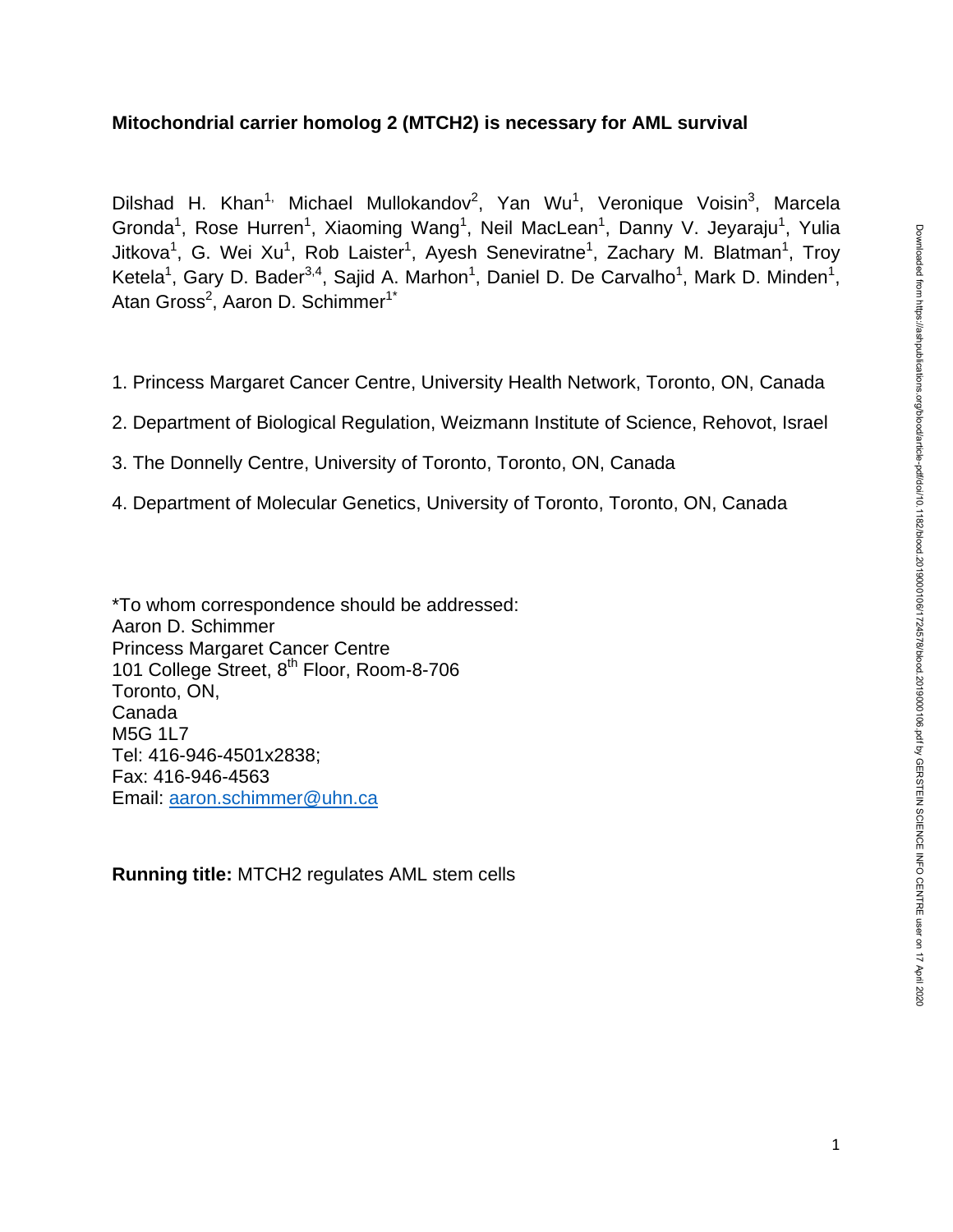# **Key points**

- $\triangleright$  Inhibiting MTCH2 increased levels of pyruvate and PDH in nucleus leading to differentiation and loss of engraftment potential in AML.
- $\triangleright$  Defined a new mechanism by which mitochondrial pathways control epigenetics and differentiation in AML.

# **Abstract**

Through a CRISPR screen to identify mitochondrial genes necessary for the growth of AML cells, we identified the mitochondrial outer membrane protein MTCH2 (Mitochondrial Carrier Homolog 2). In AML, knockdown of MTCH2 decreased growth, reduced engraftment potential of stem cells and induced differentiation. Inhibiting MTCH2 in AML cells increased nuclear pyruvate and pyruvate dehydrogenase that induced histone acetylation and subsequently promoted the differentiation of AML cells. Thus, we have defined a new mechanism by which mitochondria and metabolism regulate AML stem cells and gene expression.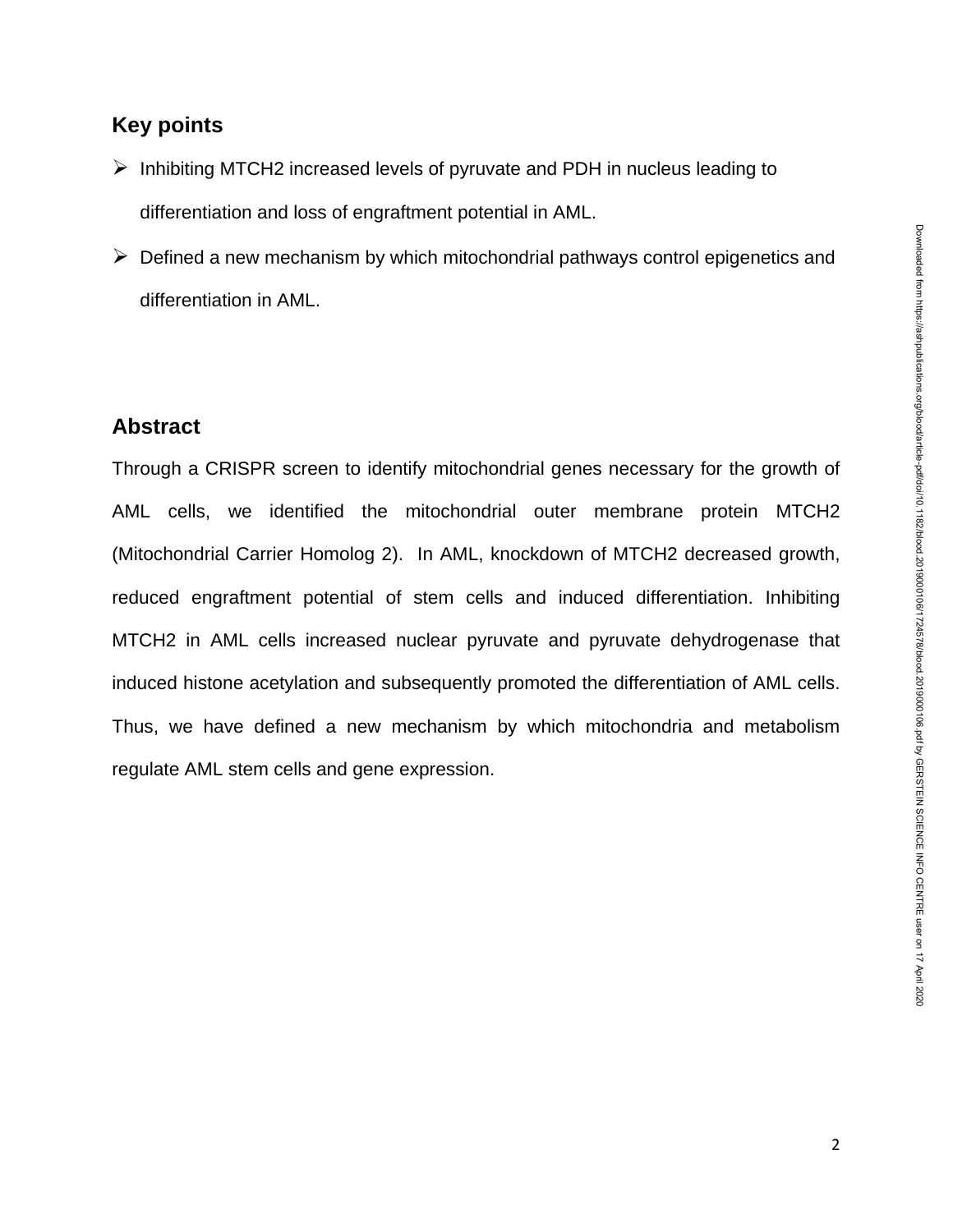# **Introduction**

Most therapies currently used or under development for AML are cytotoxics that directly kill leukemic cells. An alternate, but less explored strategy is to promote differentiation of the AML into more mature and functional cells. Although used less frequently than cytotoxic drugs, therapies that promote differentiation are well-recognized treatments in AML. For example, ATRA and Arsenic induce differentiation in acute promyelocytic leukemia and produce long term remission in 98% of patients<sup>1</sup>. In addition, inhibitors of IDH1/2 promote differentiation of leukemic cells carrying mutations in these metabolic enzymes<sup>2</sup>. However, IDH1/2 mutations are found in a small subset of AML patients. Therefore, there is a need to discover new mechanisms that control stem cell properties and differentiation in other groups of AML patients and strategies to promote differentiation.

We discovered that MTCH2 (Mitochondrial Carrier Homolog 2) is necessary for AML stem cells. MTCH2 is a 33kDa protein localized to mitochondrial outer membrane<sup>3,4</sup>. The Bcl-2 family member, BID, is the only validated binding partner of MTCH2 $3$ . Upon activation of the death receptor pathway, BID is cleaved into a truncated form-tBID. MTCH2 binds tBID and localizes it to mitochondria. When bound to mitochondria, BID controls mitochondrial membrane potential, anion channels, and apoptosis by activating Bax<sup>3-5</sup>. MTCH2 affects metabolism through undefined mechanisms, suggesting it has additional functions. For example, single nucleotide polymorphisms in MTCH2 correlate with increased BMI $^{6,7}$  and diabetes $^{8-11}$ , and its loss protects mice from diet-induced obesity<sup>12</sup>. Moreover, MTCH2 knockout increased oxidative phosphorylation in muscle and hematopoietic cells<sup>12,13</sup>. A recent study has reported MTCH2 as a regulator of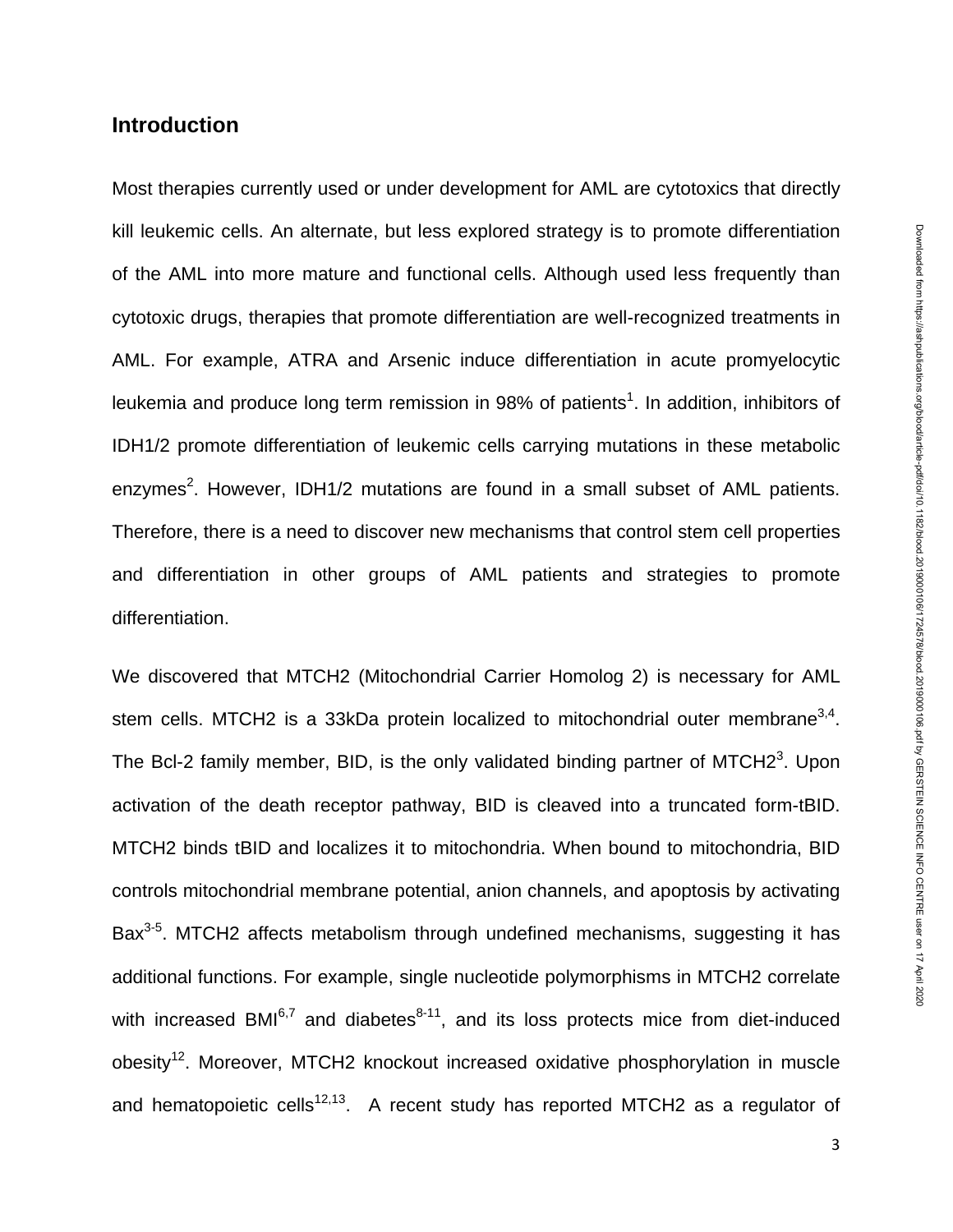mitochondrial fusion and essential for naïve to primed transition of murine embryonic stem cells by affecting mitochondrial metabolism<sup>14</sup>. In this study, we evaluated the effects of inhibiting MTCH2 in AML.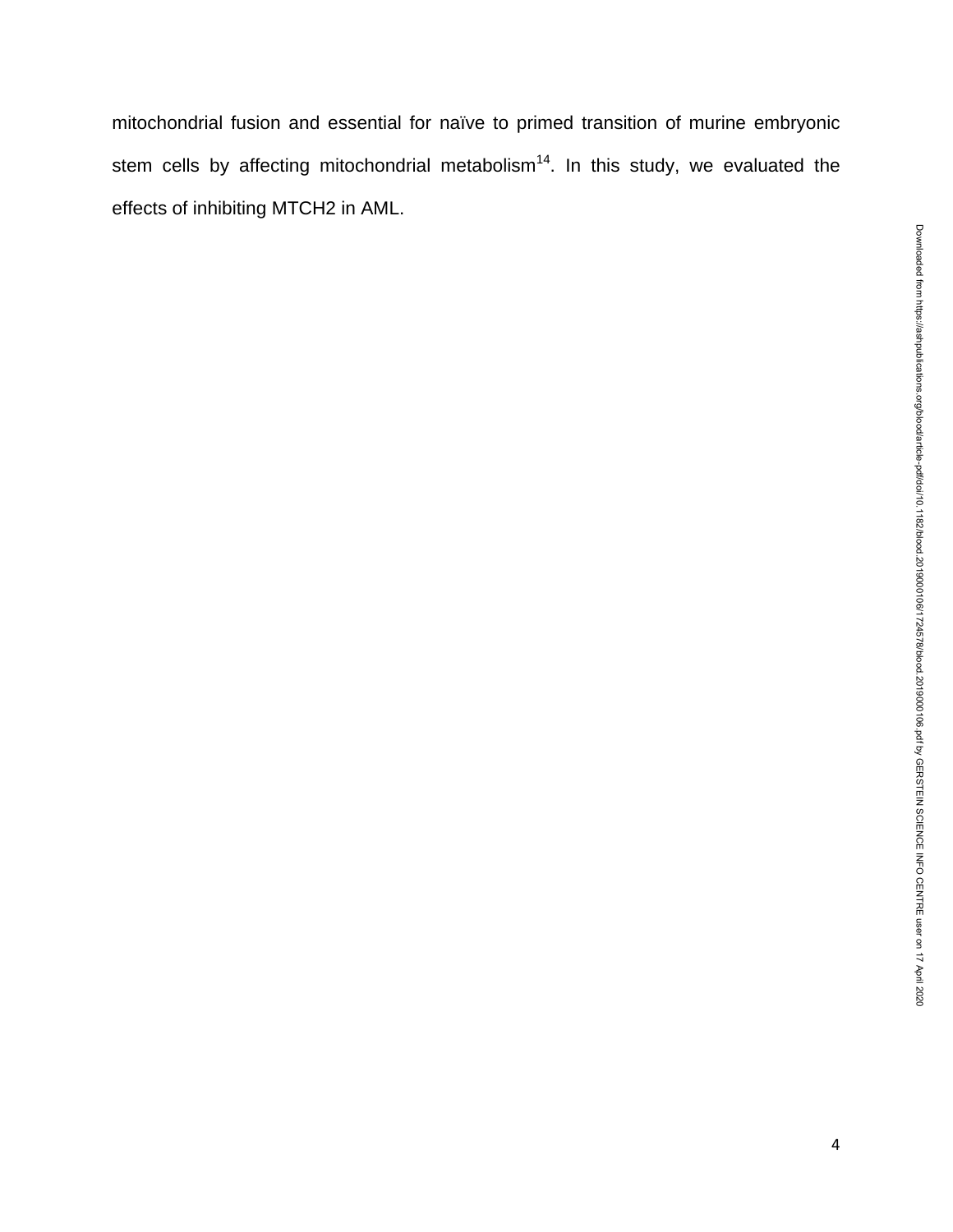## **Methods**

### **Cell lines**

OCI-AML2, HL60, K562, U937 and NB4 were cultured in IMDM and RPMI medium with 10% FCS, 100 units/mL streptomycin and 100 µg/mL penicillin, respectively. TEX cells were cultured in IMDM with 20% FCS, 100 units/mL streptomycin, 100 µg/mL penicillin, SCF (20 ng/mL), IL-3 (2 ng/mL), and L-glutamine (2 mM)<sup>15</sup>. 8227 cells were provided by Dr. Dick (Princess Margaret Cancer Centre) and were cultured in X-VIVO-10 with 20% BIT(BSA, Insulin, Transferrin), Flt3-L (50 ng/mL), IL-6 (10 ng/mL), SCF (50 ng/mL), thrombopoietin (25 ng/mL), IL-3 (10 ng/mL), and G-CSF (10 ng/mL). Cells were maintained in a 37 $\degree$ C humidified incubator with 5%CO<sub>2</sub>.

### **OCI-AML2-Cas9 cell generation**

OCI-AML2 cells were transduced with Cas9-expressing lentiviral vector, Lenti‐Cas9‐2A‐ Blast (Addgene plasmid #73310)<sup>16</sup> (Watertown, MA, USA) and selected with blasticidin (10 μg/mL) for six days. After selection, the Cas9-expressing clonal population was subject to two rounds of single-cell cloning. From the second round, a designated clone-7.2 was obtained, characterized by immunoblotting and used for the screening assay.

# **CRISPR screen**

OCI-AML2-Cas9 cells were transduced with a pooled lentiviral library consisting of 91,320 gRNAs targeting 17,237 nuclear-encoded genes as previously described  $^{16}$ . The day after infection, cells were treated with puromycin (2μg/mL) to select the transduced cells. Resistant clones were passaged at a regular interval (3-4 days). The genomic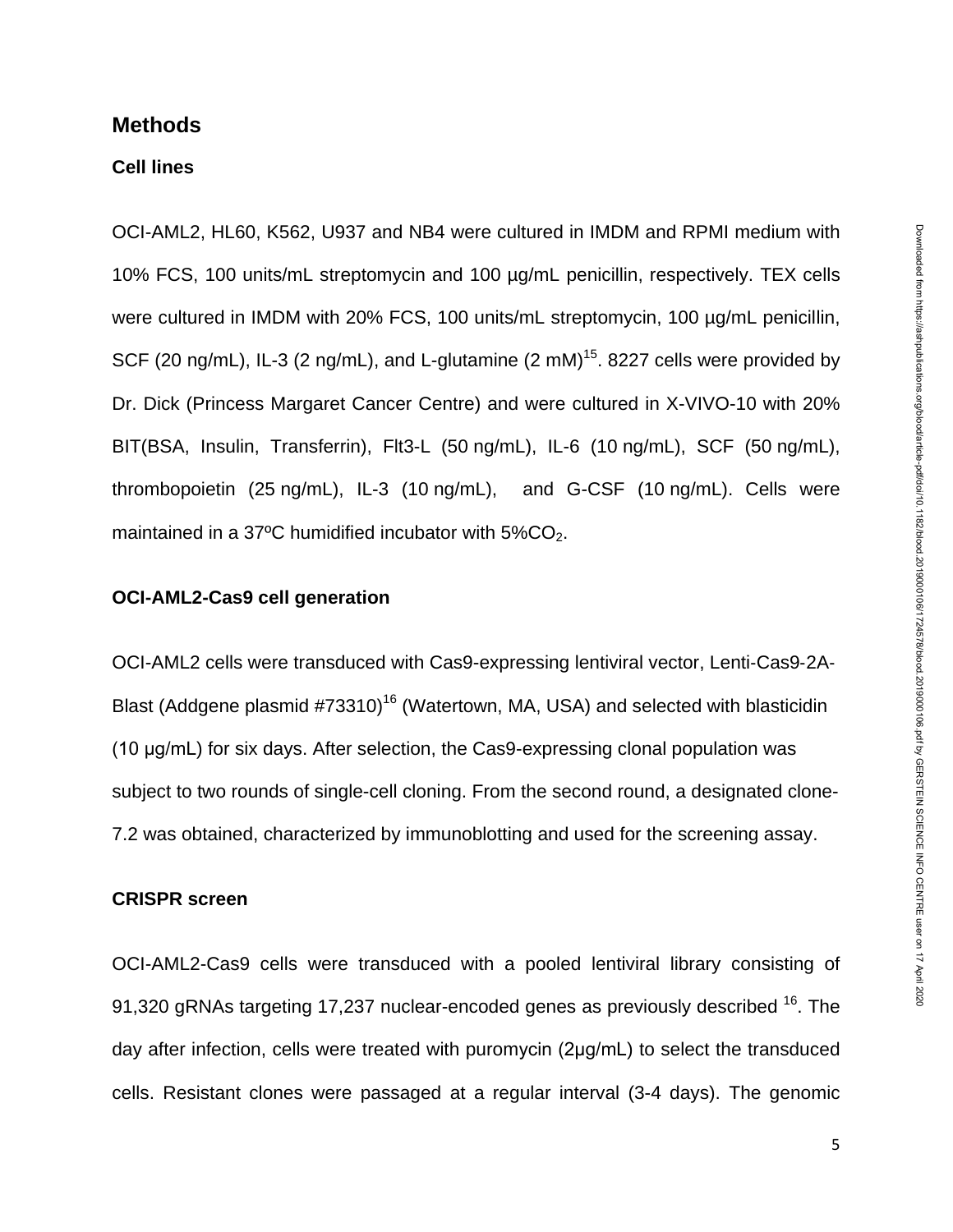DNA was extracted from the cell pellets obtained on d0 and d14 and sequenced on Illumina Nextseq2500. sgRNA depletion was characterized by MaGECK as described in the supplementary methods<sup>17</sup>.

### **CRISPR knockout**

The sequences for MTCH2-gRNA1:5'-AGGATGTCACCTAGAAGGCG-3'; MTCH2 gRNA2-2:5'-CTCTTACCTCCTTGATAACG-3', Control-gRNA, LacZ:5'- CCCGAATCTCTATCGTGCGG-3' were cloned into pLCKO lentiviral vector as described previously<sup>16</sup>. Lentiviral infections in OCI-AML2-Cas9 cells were performed as previously described<sup>18</sup>. Equal numbers of cells in each gRNA condition were plated for the growth assays and counted with trypan blue exclusion staining.

### **shRNA knockdown**

Lentiviral infections with control and MTCH2 shRNA constructs were performed as previously described<sup>18</sup>. Equal numbers of cells in each shRNA treatment were seeded for growth assays and counted as mentioned above. The shRNAs sequences are listed in the Supplemental Table S1.

### **MLL-AF9 induced leukemia**

To isolate LSK (lineage<sup>low</sup>Sca-1<sup>+</sup>c-kit<sup>+</sup>) cells, bone marrow cells from *MTCH2<sup>F/F</sup>* and  $MTCH2<sup>F/F</sup>$  VAV1-Cre mice<sup>13</sup> were incubated with APC-conjugated c-kit (eBioscience) (San Diego, CA, USA) and PerCP Cy5.5-conjugated Sca-1(eBioscience) in addition to antibodies against following eFluor450-conjugated lineage markers: Ter119, CD11b,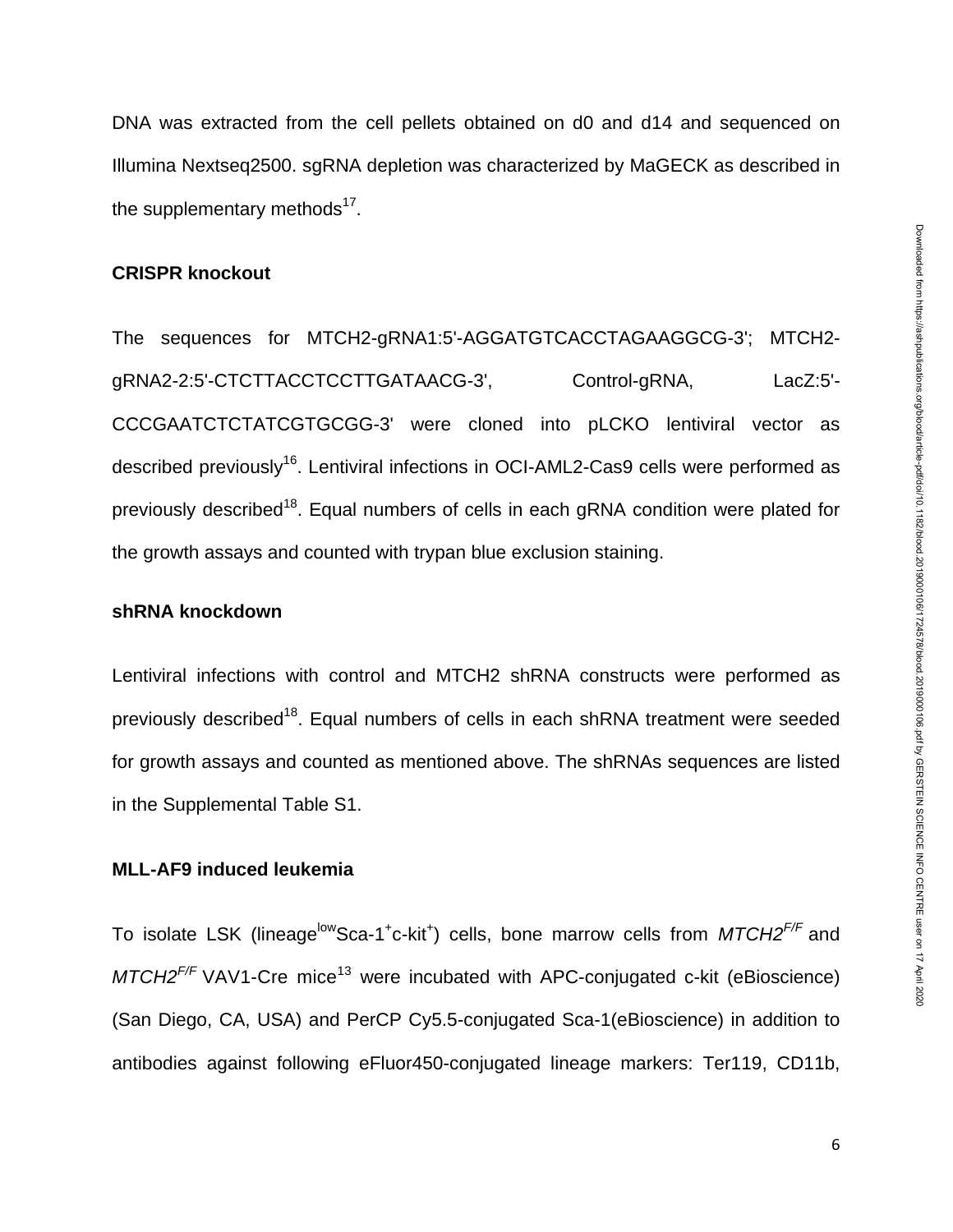B220, Gr1, CD4, CD3, CD8a (eBioscience). The LSK cells were sorted with FACSAria II (BD Biosciences) (San Jose, CA, US).

LSK+ cells were incubated in IMDM media with 10% FBS, Pen/Strep, βmercaptoethanol (50µM), 100 ng/mL SCF, 10 ng/mL IL-3 and 10 ng/mL IL-6 for 24 hours. Cells were then transduced with MLL-AF9 oncogene tagged with GFP by retroviral supernatant with polybrene (5  $\mu$ g/mL). GFP+ cells were FACS-sorted 48 hours post-transduction.

Fourteen days post-transduction, eight weeks old C57BL/6 wild type mice (Harlan, Rehovot, Israel) were sub-lethally irradiated (6.5 cGy) and transplanted with MLL-AF9 transduced cells from MTCH2 F/F or MTCH2 F/F VAV1-Cre mice (0.5 x 10 $^6$ ). Animal studies were carried out according to the regulations and with approval of the Weizmann Institute Animal Care and Use Committee.

### **RNA-sequencing**

RNA was isolated from TEX cells 8 days post-transduction with shRNA targeting MTCH2 or control and was sequenced (Illumina Nextseq2500). During analysis, read adapters were removed using TRIM Galore 0.4.0, and reads were aligned against UCSC hg19 using Tophat v.2.0.11. Read counts per gene were obtained through htseqcount v.0.6.1p2. After removing genes whose CPM reads were < 0.5, the edgeR package v.3.8.6 was used to normalize data using TMM method and to estimate differential expression by applying a generalized linear model between the control and MTCH2 knockdown. The 442 genes that were significantly differentially expressed at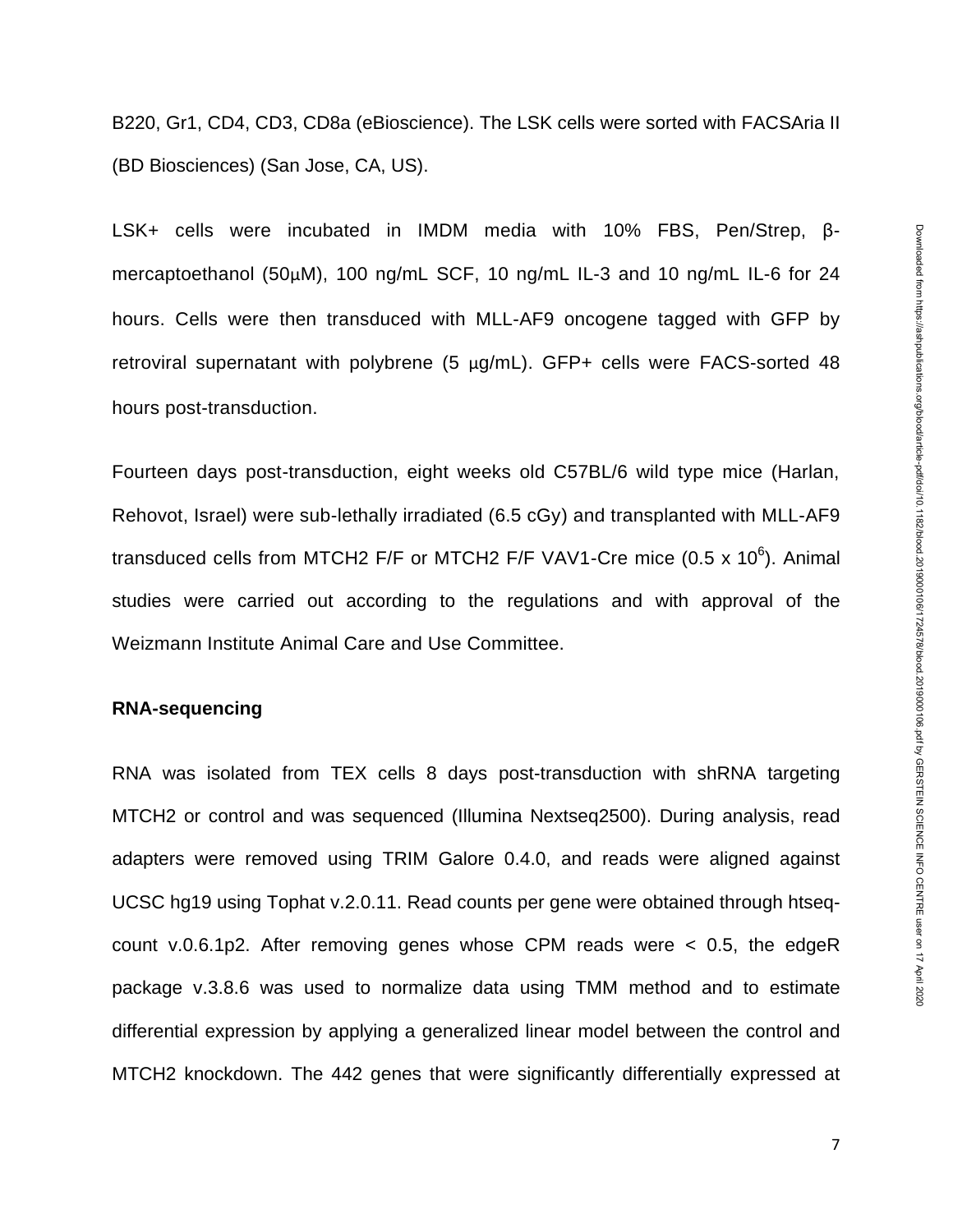FDR ≤0.05 were divided into 233 genes with higher expression in MTCH2 knockdown compared to control and 209 with higher expression in control compared to MTCH2 knockdown. The gene expression data have been deposited in Gene Expression Omnibus database under the accession code GEO: GSE103834. Further detail of differential gene analysis is described in supplementary methods.

### **shRNA knockdown in cord blood, 8227 and primary samples**

Primary human CD34+ enriched cord blood, 8227 cells, and, primary AML samples (CD34+ enriched) were transduced with GFP containing lentivectors expressing MTCH2-shRNA2 or control shRNA. Equal numbers of cells  $(60,000-2x10^6)$  were injected into sub-lethally irradiated NOD/SCID (cord blood and primary AML samples) or NOD/SCID-GF (8227 cells) mice two days after transduction. Eight weeks after injection, human GFP+, CD45+ cells (%) (8227 and cord blood) or human GFP+, CD33+ cells (%) (Primary samples) in the non-injected femur was determined. For other studies, GFP+ cells were flow-sorted and propagated for colony assay, flow cytometry and immunoblotting.

### **Histone isolation**

Acid extraction of histones was done as described previously<sup>19</sup> and resolved by 12% SDS–PAGE and stained immunochemically with antibodies against acetylated-H4 (Millipore) [\(Burlington, MA, USA](https://www.google.ca/search?q=Burlington,+Massachusetts&stick=H4sIAAAAAAAAAOPgE-LSz9U3MKoyLjMtUuIEsQ1zjXILtbSyk63084vSE_MyqxJLMvPzUDhWGamJKYWliUUlqUXFi1glnUqLcjLz0kvy83QUfBOLixOTM0qLU0tKigEHNoUTYQAAAA&sa=X&ved=2ahUKEwiZo4uV7ZjjAhVVXc0KHfu_DsEQmxMoATAUegQIDxAL)), acetylated-H3 (Abcam) (Cambridge, UK), H3K9ac (Abcam), H3K14ac (Abcam), H3K18ac (Abcam) and H3K27ac (Abcam), H3 (Cell Signaling) (Danvers, MA, USA), and H4 (Millipore).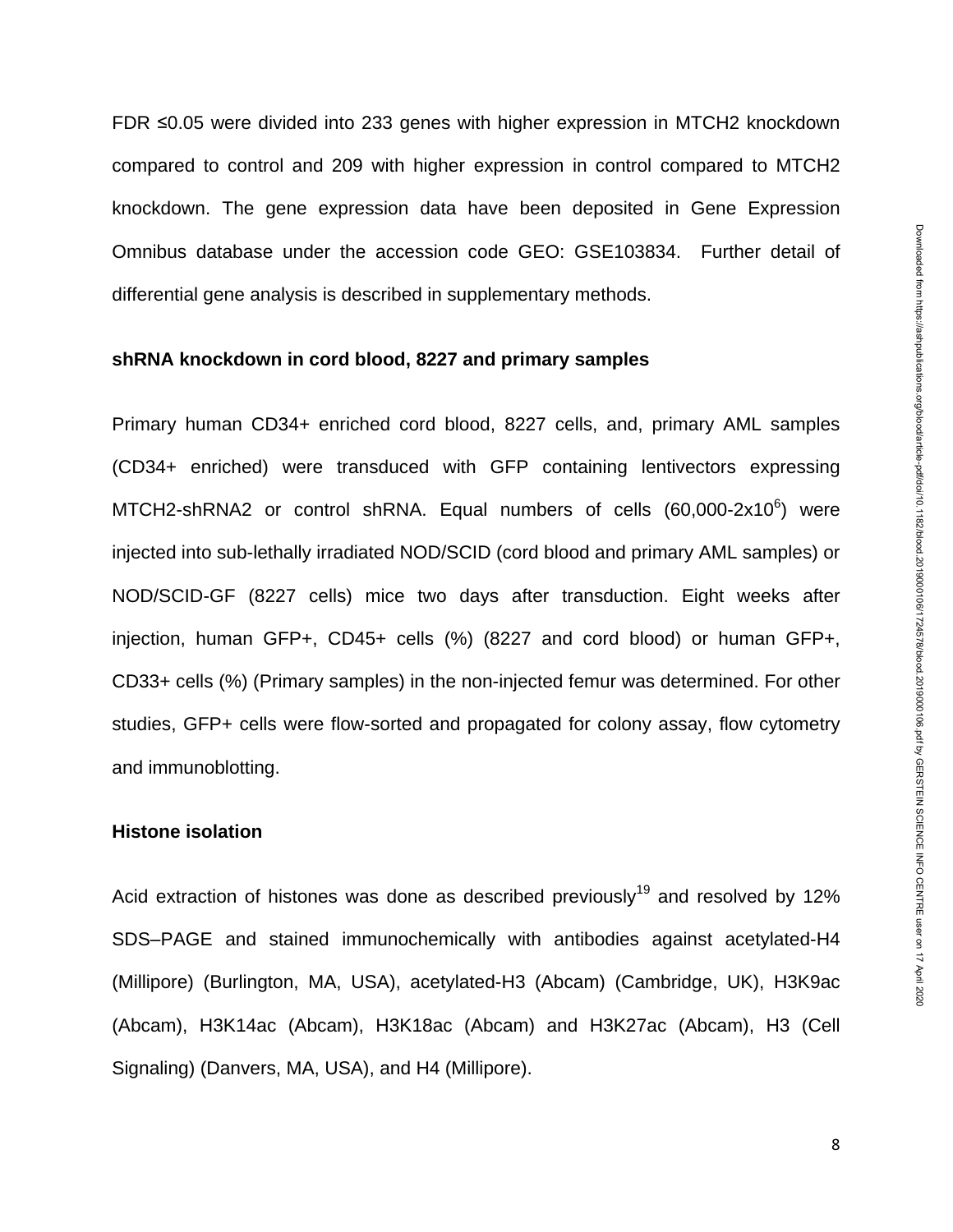## **Chromatin immunoprecipitation (ChIP) and sequencing**

ChIP assays were performed in control and MTCH2 knockdown TEX cells that were treated with or without C646 as previously described<sup>20</sup>, with a minor modification that cross-linked chromatin was sheared to ∼400-500 bp fragments by sonication. Antibodies against H3K27ac (Abcam) or an isotype-matched nonrelated IgG (Millipore) were used as a negative control. ChIP DNA was sequenced on Illumina NovaSeq-6000. Details of data analysis are described in supplementary methods.

## **Acetyl-CoA level measurement**

Whole cell lysates and nuclear fractions were isolated from  $1x10^7$  cells for each treatment condition as described above. Acetyl-CoA level was measured by acetyl-CoA assay kit (Biovision) (Milpitas, CA, USA) following the manufacturer's instructions.

# **Statistical analysis**

GraphPad Prism 6.0 was used to perform analyses. Statistical analyses were performed by unpaired student's t-test or one-way ANOVA test with post-hoc Tukey's test. Statistical significance was defined as p<0.05.

**Data sharing statement:** For original data, please contact the corresponding author: [aaron.schimmer@uhn.ca](mailto:aaron.schimmer@uhn.ca)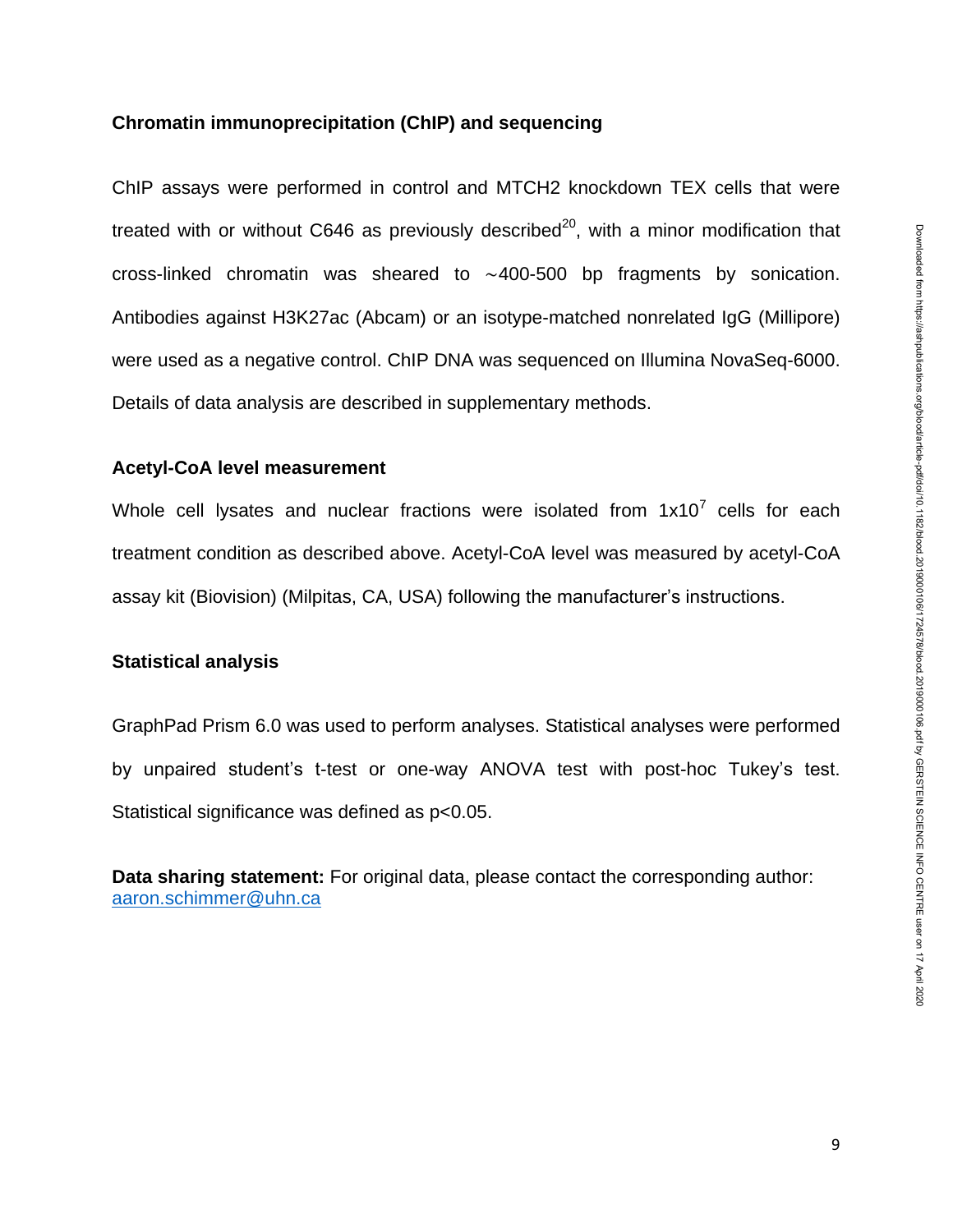# **A CRISPR screen identifies MTCH2 as essential for growth and viability of leukemia cells**

We sought to identify the components of mitochondrial proteome that were essential for growth and viability of AML cells via a CRISPR-Cas9 screen. OCI-AML2 cells overexpressing Cas9 were transduced with a lentiviral library of 91,320 gRNA targeting 17,237 nuclear-encoded genes<sup>16</sup>. Fourteen days after transduction and selection, genomic DNA was isolated, and the relative abundance of gRNA in the surviving cells was determined by Illumina sequencing. gRNAs negatively affecting the growth or viability of OCI-AML2 cells were inferred to be those significantly diminished in the final cell population relative to the cell population immediately following puromycin selection. In analyzing data, we focused on 5291 gRNA that targeted 1050 nuclear-encoded mitochondrial genes. We identified the components of mitochondrial ribosome consistent with our prior reports that inhibition of mitochondrial translation killed AML cells and stem cells<sup>21</sup>. Among the top 20 hits, we identified mitochondrial outer membrane protein MTCH2 (**Figure 1A, Supplemental Table S2**). MTCH2 was also in the top 1% of hits in the whole screen (**Supplemental Figure 1**). As no prior studies have investigated the role of MTCH2 in AML, we focused further analyses on this. Using two independent gRNAs, we confirmed that the knockout of MTCH2 reduced the growth and viability of Cas9-OCI-AML2 cells (**Figure 1B**).

## **MTCH2 knockdown reduces proliferation of AML and progenitor cells**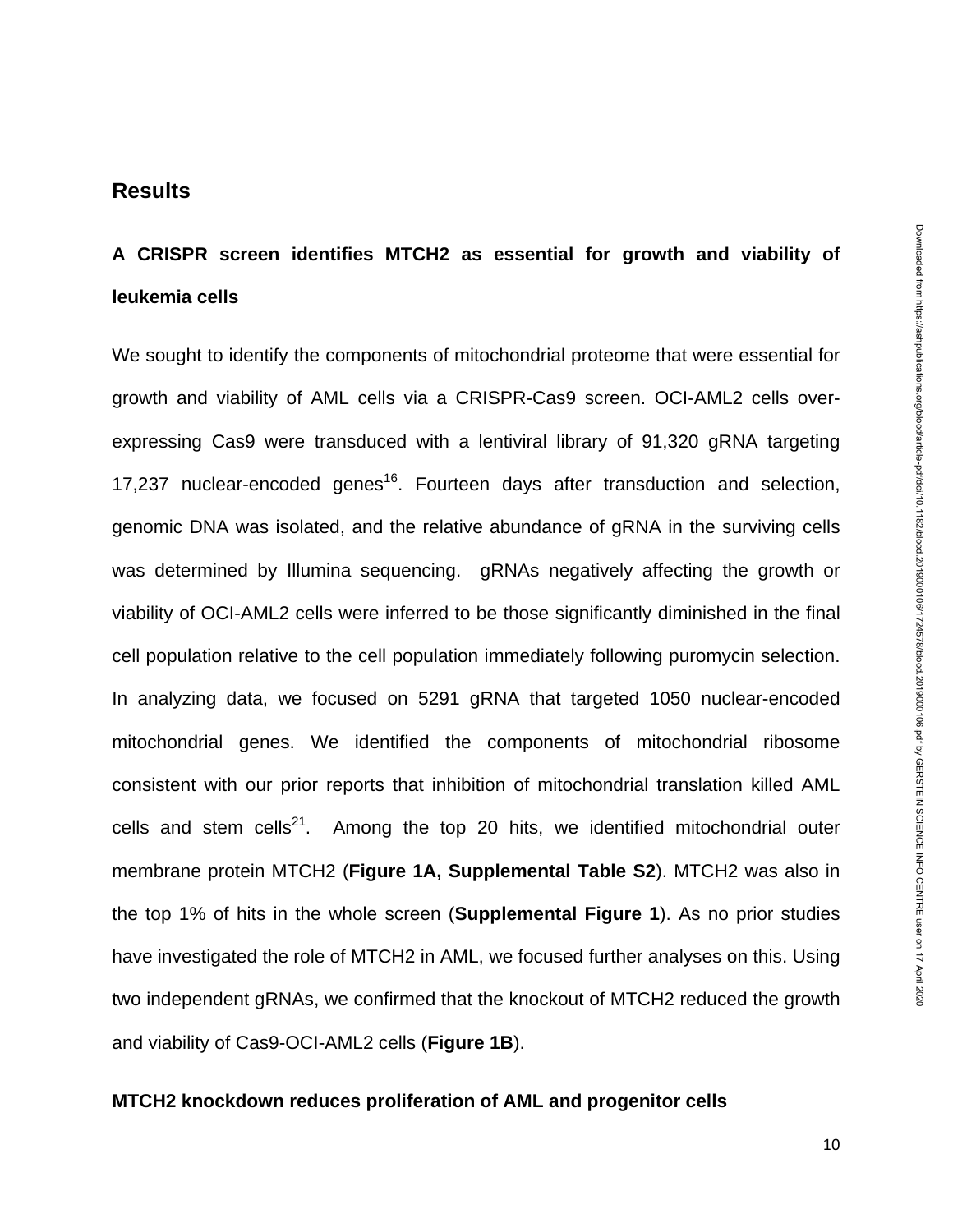To further validate the results of CRISPR screen and test the impact of partial target inhibition, we knocked down MTCH2 in AML cell lines using multiple shRNA. Target knockdown was confirmed by immunoblotting. Similar to the knockout of MTCH2, MTCH2 knockdown reduced the growth and viability of OCI-AML2, TEX, U937, K562, NB4, and HL60 cells (**Figure 1C-E, Supplemental Figure 2**). Despite reductions in cell growth in AML, MTCH2 knockdown did not induce apoptosis as measured by Annexin V/PI staining or induce cell cycle arrest (**Supplemental Figure 3**). MTCH2 knockdown also significantly reduced the clonogenic growth of OCI-AML2 (>60%), TEX (>70%), and U937 (>40%) cells compared to controls (**Figure 1C-E**).

We also tested the effects of MTCH2 knockout in a murine model of leukemia. LSK+ hematopoietic cells from wild type and MTCH2 *flox/flox Vav1-cre* mice were transduced with MLL-AF9 oncogene. Cells were then injected into secondary wild type mice. Compared to wild type, knockout of MTCH2 decreased the leukemogenic potential of MLL-AF9 oncogene and increased the survival of these mice (**Figure 1F**).Thus, MTCH2 knockdown or knockout profoundly affects the growth and viability of AML cells *in vitro* and *in vivo.* In contrast, knockdown of MTCH2 in primary CD34+enriched human cord blood cells had minimal effects in marrow engraftment (Figure 1G), consistent with the effects on normal murine hematopoiesis<sup>13</sup>. Knockout of MTCH2 did not change peripheral blood counts, but slightly (~15%) reduced the abundance of hematopoietic stem cells with a corresponding increase in restricted progenitors<sup>13</sup>.

### **MTCH2 knockdown promotes differentiation of AML cells**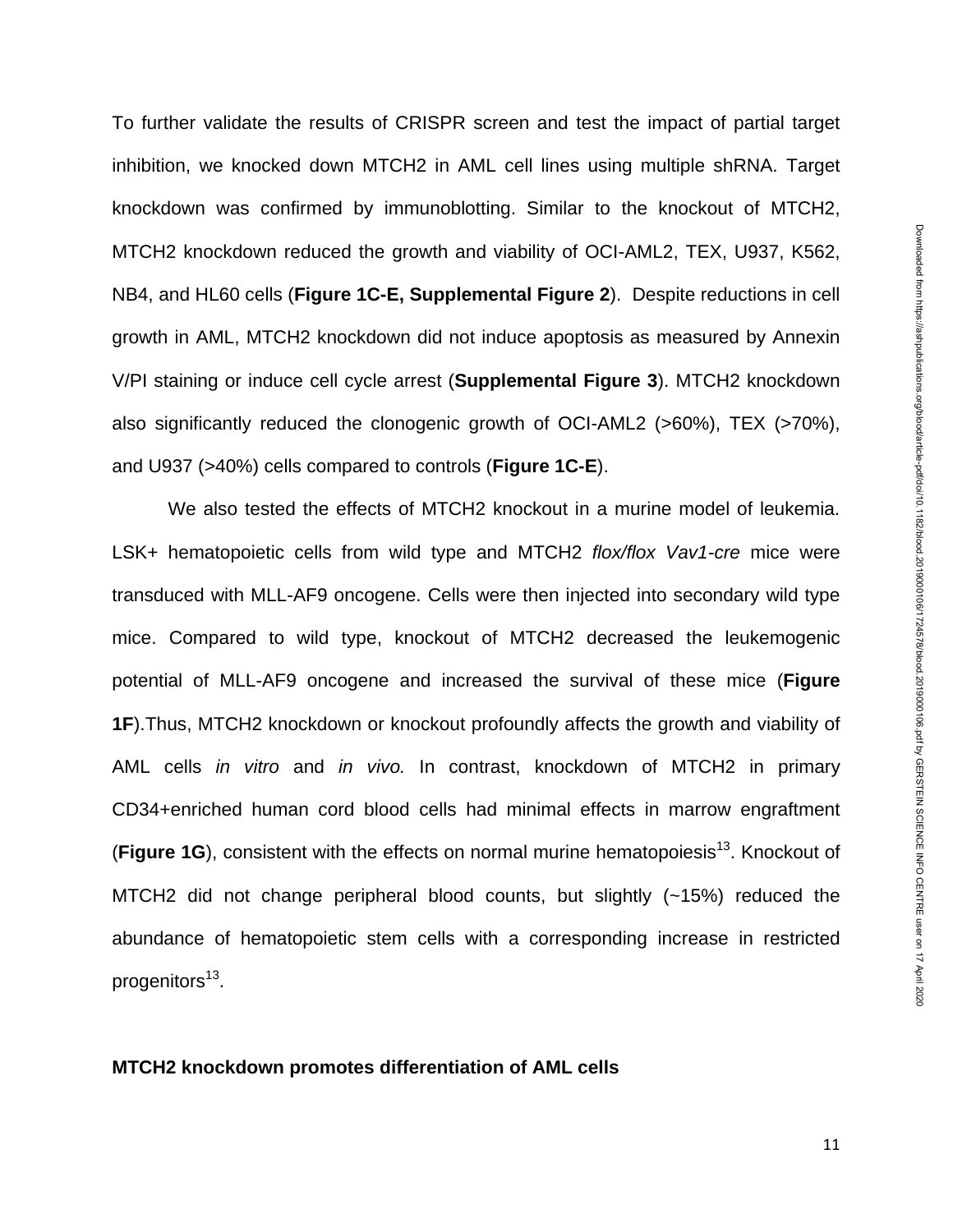To examine the effects of MTCH2 knockdown on AML stem cells and differentiation, we examined global changes in gene expression by RNA-sequencing in TEX cells which exhibited pronounced effects after MTCH2 knockdown. TEX cells exhibit "stem cell-like" properties of hierarchical organization, differentiation, self-renewal, and marrow engraftment<sup>15</sup>. We compared changes in gene expression with a public database of gene expression from 20 different sub-fractions of normal hematopoietic cells from 38 human samples<sup>22</sup>. MTCH2 knockdown increased the expression of genes associated with a more differentiated myeloid population and decreased expression of genes associated with hematopoietic stem cells (**Supplemental Figure 4**). Likewise, we compared changes in gene expression with genes that characterize fractions of primary AML stem (LSC+) and differentiated (LSC-) cells<sup>23</sup>. MTCH2 knockdown increased expression of genes associated with more differentiated AML cells (LSC-) and decreased expression of genes associated with primitive/stem-like AML fractions (LSC+) (**Figure 2A**). Finally, we compared changes in gene expression after MTCH2 knockdown with bulk AML expression profile of relapsed AML of different origin<sup>24</sup>(relapse origin-committed (ROc) and relapse origin-primitive, ROp)). MTCH2 knockdown increased expression of genes associated with AML with a committed/differentiated phenotype and decreased expression of genes associated with AML with a primitive phenotype (**Figure 2A**). Thus, the changes in gene expression suggest that MTCH2 affects AML stem cells and differentiation. We analyzed additional markers for the differentiation of AML cells. In OCI-AML2 cells, MTCH2 knockdown increased non-specific esterase staining, a marker of monocytic differentiation (**Figure 2B**). Although no changes in macrophage markers CD11b and CD14 were detected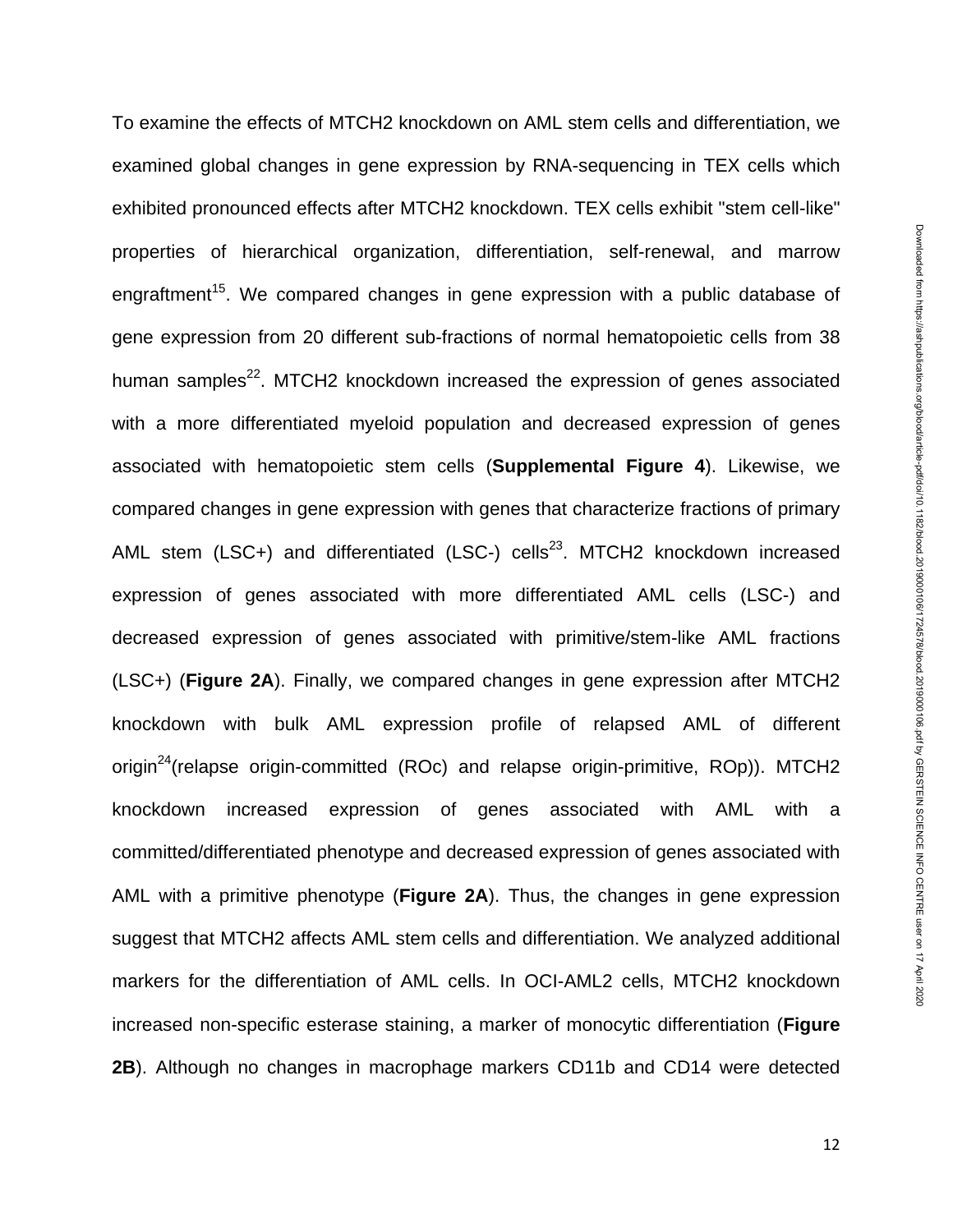(**Supplemental Figure 4E-F**). However, increased expression of myeloid granule protein, lysozyme<sup>25</sup>, was detected in MTCH2 knockdown cells (Fi**gure 2C**). In addition, knockout of MTCH2 in the MLL-AF9 murine leukemia model increased the abundance of more differentiated Lin+ cells (**Figure 2D**).

We then evaluated the effects of MTCH2 knockdown on the functions of the stem and progenitor cells *in vivo*. We knocked down MTCH2 in TEX cells, and then injected into the marrow of NOD/SCID-GF mice. The knockdown of MTCH2 decreased marrow engraftment, demonstrating an effect on leukemia-initiating/progenitor cells (**Figure 2E**).

We extended our studies in the primary AML culture system using 8227 cells<sup>26</sup>. 8227 cells are organized in a hierarchy of differentiated/committed cells and stem cells with stem cells residing in CD34+CD38- fraction. To evaluate the effects of MTCH2 knockdown, 8227 cells were transduced with a GFP containing-lentivirus vector expressing MTCH2-shRNA2 or a non-targeting control. MTCH2 knockdown level was confirmed by immunoblotting (**Figure 2F**). Three days after transduction, GFP+ cells were flow-sorted, propagated and the proliferative, differentiation, and clonogenic capacity was evaluated. MTCH2 knockdown reduced the abundance of CD34+CD38 population and clonogenic capacity of 8227 cells (**Figure 2F-G**).

Finally, we performed bone marrow xenotransplantation studies with 8227 cells and primary AML samples. MTCH2 knockdown reduced the engraftment of these primary cells into immunodeficient mice (**Figure 2H-I, Supplemental Figure 5**). In addition, MTCH2 depleted primary cells had decreased engraftment in secondary transplants (**Figure 2J**), indicating that MTCH2 knockdown can target leukemiainitiating cells. In contrary, MTCH2 knockdown in human cord blood had no effect on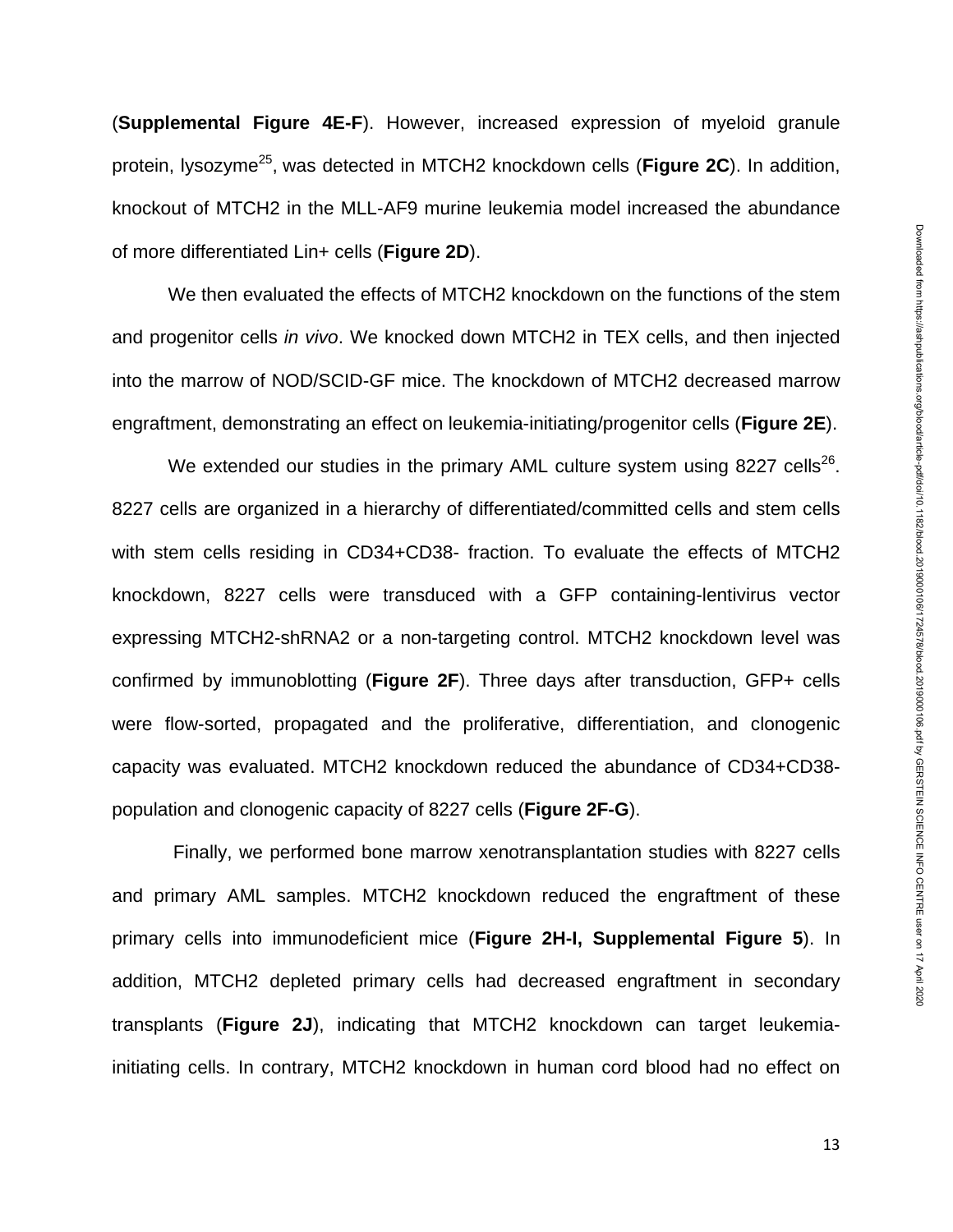murine marrow engraftment (**Figure 1G**). Likewise, knockout of MTCH2 in mouse hematopoietic stem cells had minimal effects in reducing colony forming and engraftment potential of HSCs in bone marrow<sup>13</sup>. Rather, increased proliferation of HSCs, HSPCs and committed progenitors was also observed in this study<sup>13</sup>.

### **MTCH2 knockdown does not alter mitochondrial function**

In murine hematopoietic cells, MTCH2 knockout leads to enlarged mitochondria, increased mitochondrial membrane potential and basal oxygen consumption $^{13}$ . Therefore, we examined mitochondrial function in OCI-AML2 cells after MTCH2 knockdown. In contrast to the effects of MTCH2 knockout on normal murine hematopoietic cells<sup>13</sup>, we observed no changes in mitochondrial parameters such as basal oxygen consumption, respiratory chain activity or mitochondrial structure (**Supplemental Figure 6**). Thus, MTCH2 regulates AML stem cells and differentiation independent of changes in oxidative phosphorylation.

# **Increased histone acetylation after MTCH2 knockdown is functionally important for differentiation of AML cells**

Alterations in epigenetic marks can affect stem cells and differentiation. A recent study found that MTCH2 -/- mouse embryonic stem cells maintained high levels of histone acetylation<sup>14</sup>. Therefore, we examined changes in histone acetylation. Knockdown of MTCH2 in OCI-AML2, TEX and primary 8227 cells increased levels of pan-acetylated H3 ( using an antibody that detects histone H3 acetylated on lysines 9, 14, 18, 23 and 27) and specifically H3K27ac and H3K18ac, without altering levels of H3K9/14ac or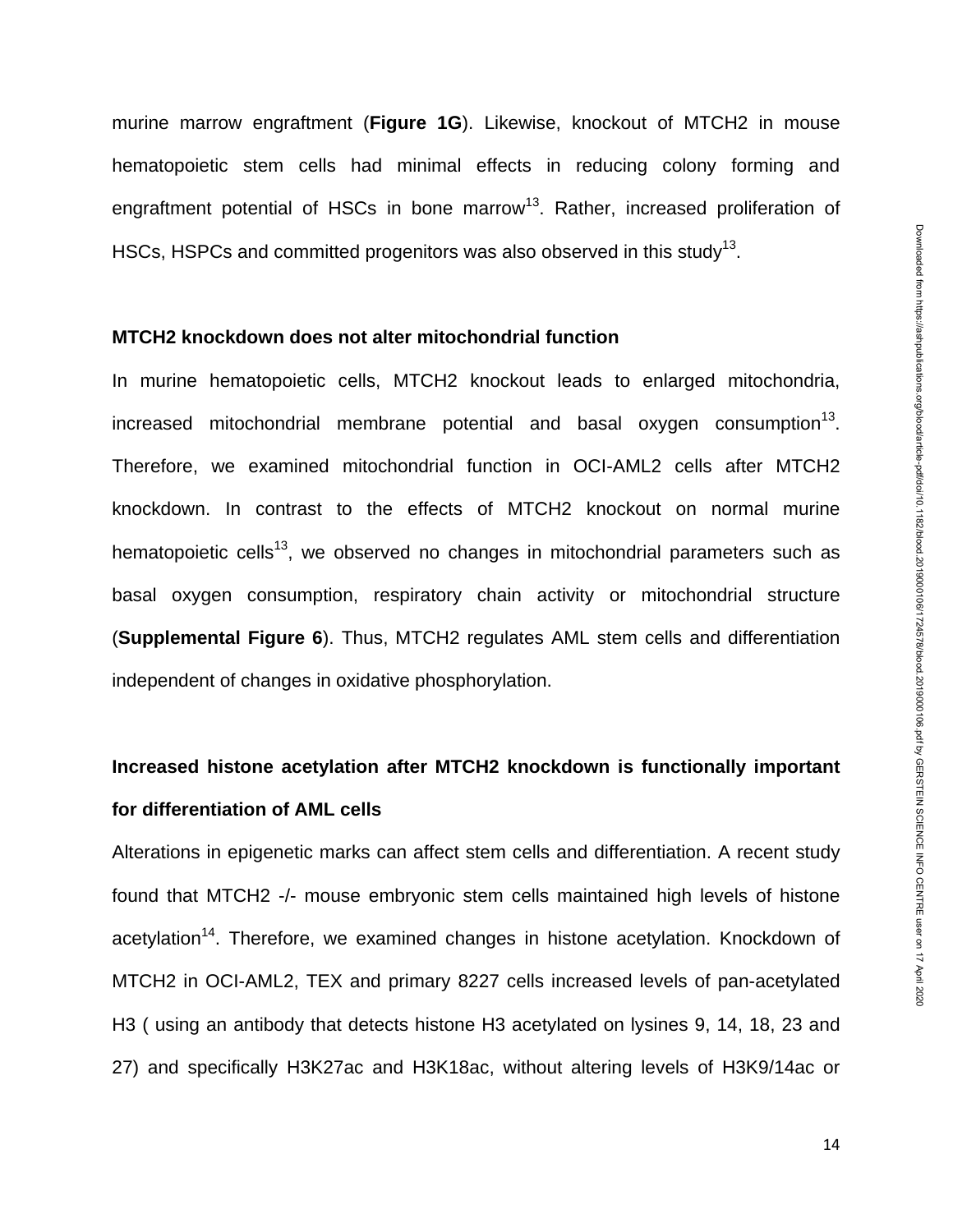total H3 (**Figure 3A and supplemental Figure 7**). We also detected an increased in pan-acetylated H4 (using an antibody that detects histone H4 acetylated on lysines 5, 8, 12, and 16), without changes in levels of H4 (**Figure 3A**).

To determine whether increased histone/protein acetylation was functionally important for differentiation of AML cells, we knocked down MTCH2 while co-treating cells with an acetyltransferase inhibitor,  $C646^{27}$ . The addition of C646 prevented the increase in non-specific esterase staining, histone acetylation, and restored the growth of MTCH2 knockdown cells to wild type levels (**Figure 3B-D, Supplemental Figure 7**).

To further investigate the involvement of locus specific changes in histone acetylation to promote differentiation of AML and transcriptional reprogramming, we performed ChIP-sequencing with H3K27ac antibody after MTCH2 knockdown. H3K27ac is found at the active promoter/enhancer region of genes<sup>28,29</sup>. Genome-wide H3K27ac occupancy analysis by ChIP-seq showed that MTCH2 knockdown increased H3K27ac peaks with the acquisition of 52,179 unique H3K27ac sites compared to control cells (**Figure 3E**). Co-treatment of MTCH2 knockdown cells with C646 restored total peaks towards the wild type levels (**Figure 3F**). By RNA-sequencing, we identified 226 genes that were upregulated after MTCH2 knockdown (FDR<0.05) (GEO: GSE103834). These genes showed increased H3K27ac peak numbers and diffused pattern of increased H3K27ac sites compared to control that reversed to wild type levels after C646 treatment (**Supplemental Figure 8A-B**).

Of the 226 upregulated genes, 86 were associated with LSC- myeloid differentiation (LSC-) (FDR<0.05 and LSC score≤-1.5)<sup>23</sup>. Among these 86 genes, 40 had significant differential binding occupancy scores (FDR ≤0.05) after MTCH2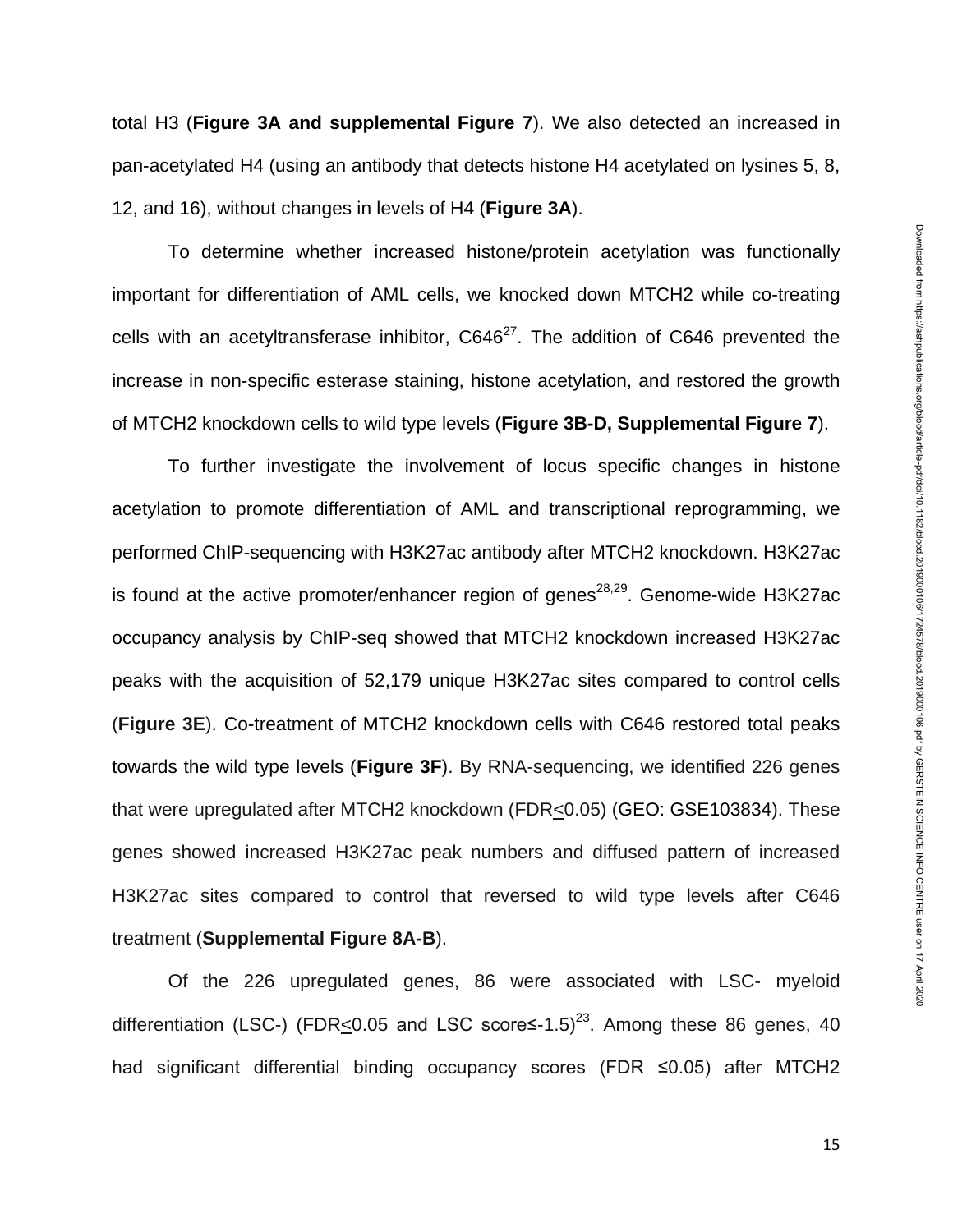knockdown compared to control (**Supplemental Table S3**). These genes also showed increased peak number and a diffused increase pattern of H3K27ac sites and the increased sites were returned to wild type levels after treatment with C646 (**Figure 3G-H**). ChIP-seq tracks of representative genes are shown in **Supplemental figure 8C**. We selected 4 of these genes (*S100A9, CSF2RB, LRPAP1, and NF<sub>K</sub>B*) and confirmed their upregulation by RT-PCR and increased H3K27ac levels by ChIP-qPCR. Both expression and H3K27ac levels were returned to wild type levels by co-treatment with C646 (**Supplemental Figure 9A-B**).

### **MTCH2 regulates AML differentiation independent of BID**

MTCH2 acts as a tBID receptor-like protein to facilitate BID recruitment to mitochondria<sup>3-5</sup>. In MTCH2-/- mouse embryonic stem cells and embryonic fibroblasts, decreased targeting of BID to mitochondria was observed<sup>3</sup>. We thus tested whether differentiation and loss of stem cell function after MTCH2 knockdown was due to inhibition of BID. We treated AML cells with BID inhibitor, BI-6c9. Consistent with its ability to inhibit BID, BI-6c9 prevented cell death after Fas activation (**Supplemental Figure 10**). However, BID inhibition did not alter the level of histone acetylation or increase AML differentiation (**Figure 3H**). Thus the effects of MTCH2 knockdown appeared independent of BID.

# **MTCH2 inhibition alters mitochondrial and nuclear pyruvate content and pyruvate dehydrogenase**

To understand how MTCH2 increased histone acetylation, we examined changes in metabolites after MTCH2 knockdown. In murine embryonic stem cells, knockout of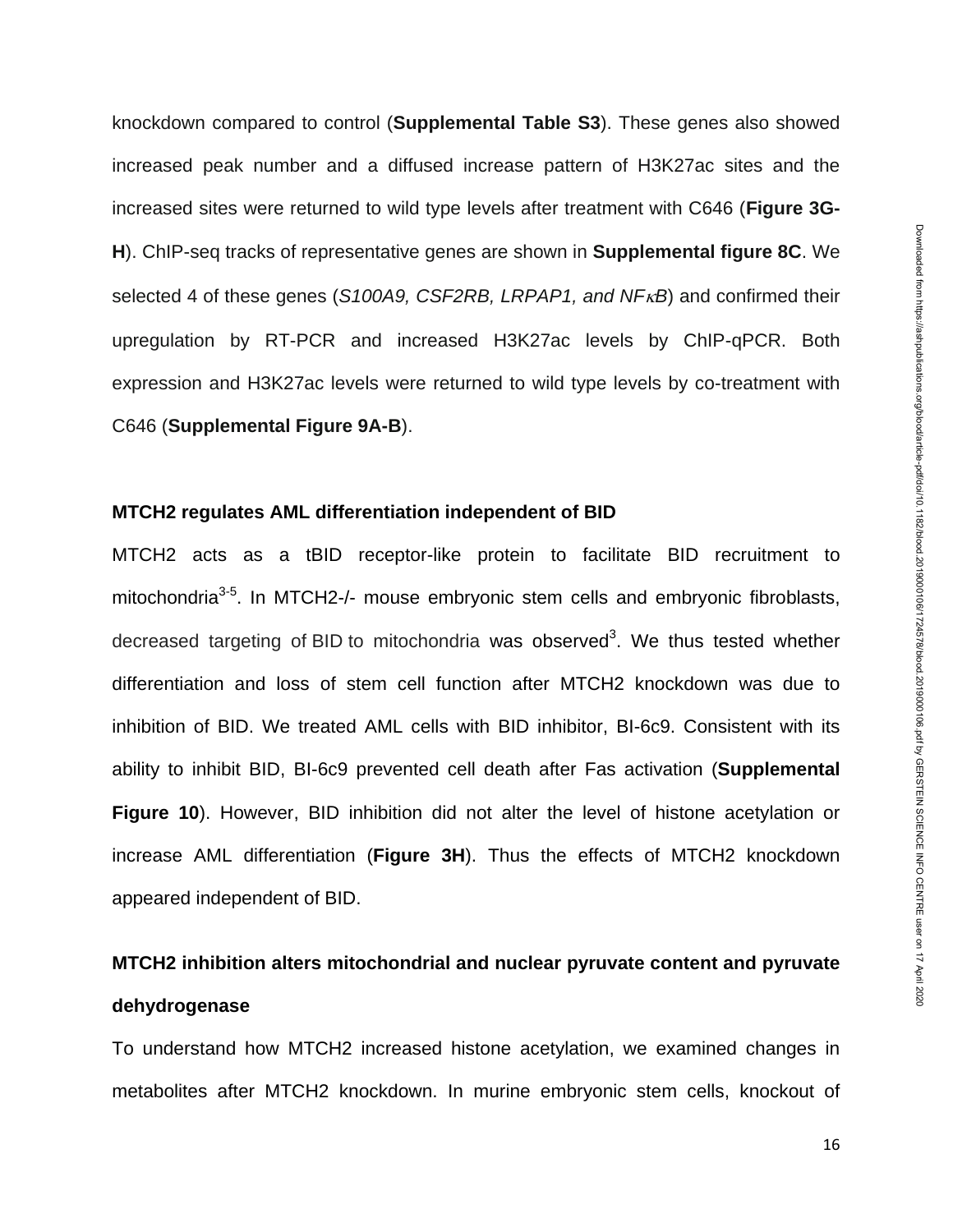MTCH2 decreased the entry of glucose into TCA cycle<sup>14</sup>. A compensatory increase in glutamine utilization and increased levels of TCA cycle metabolites arising from glutamine preserved total levels of TCA cycle substrates. Therefore, we examined changes in metabolites and focused on levels of pyruvate in OCI-AML2 cells. Knockdown of MTCH2 in OCI-AML2 cells decreased levels of pyruvate in the mitochondria consistent with metabolic flux experiments in murine embryonic stem cells. We also observed an increase in nuclear levels of pyruvate (**Figure 4A**). In addition, MTCH2 knockdown increased the levels of total and nuclear acetyl-CoA (**Supplemental Figure 11**). However, levels of lactate did not change (**Figure 4B**).

Pyruvate dehydrogenase (PDH) converts pyruvate to Acetyl-CoA. Under conditions of mitochondrial stress, such as rotenone treatment, PDH can translocate to the nucleus where it converts nuclear pyruvate to Acetyl-CoA and thereby increases histone acetylation<sup>30</sup>. Therefore, we examined changes in nuclear and mitochondrial levels of PDH after MTCH2 knockdown. Knockdown of MTCH2 increased nuclear and decreased mitochondrial levels of PDH in OCI-AML2 and TEX cells (**Figure 4C-D**).

# **Inhibition of Mitochondrial Pyruvate Carrier does not increase histone acetylation to promote AML differentiation**

As MTCH2 knockdown decreased levels of mitochondrial pyruvate, we asked if the decreased entry of pyruvate into mitochondria was sufficient to increase histone acetylation and promote differentiation in AML. The entry of pyruvate into the mitochondria is controlled by Mitochondrial Pyruvate Carrier (MPC). Therefore, to determine whether inhibiting the entry of pyruvate into mitochondria is sufficient to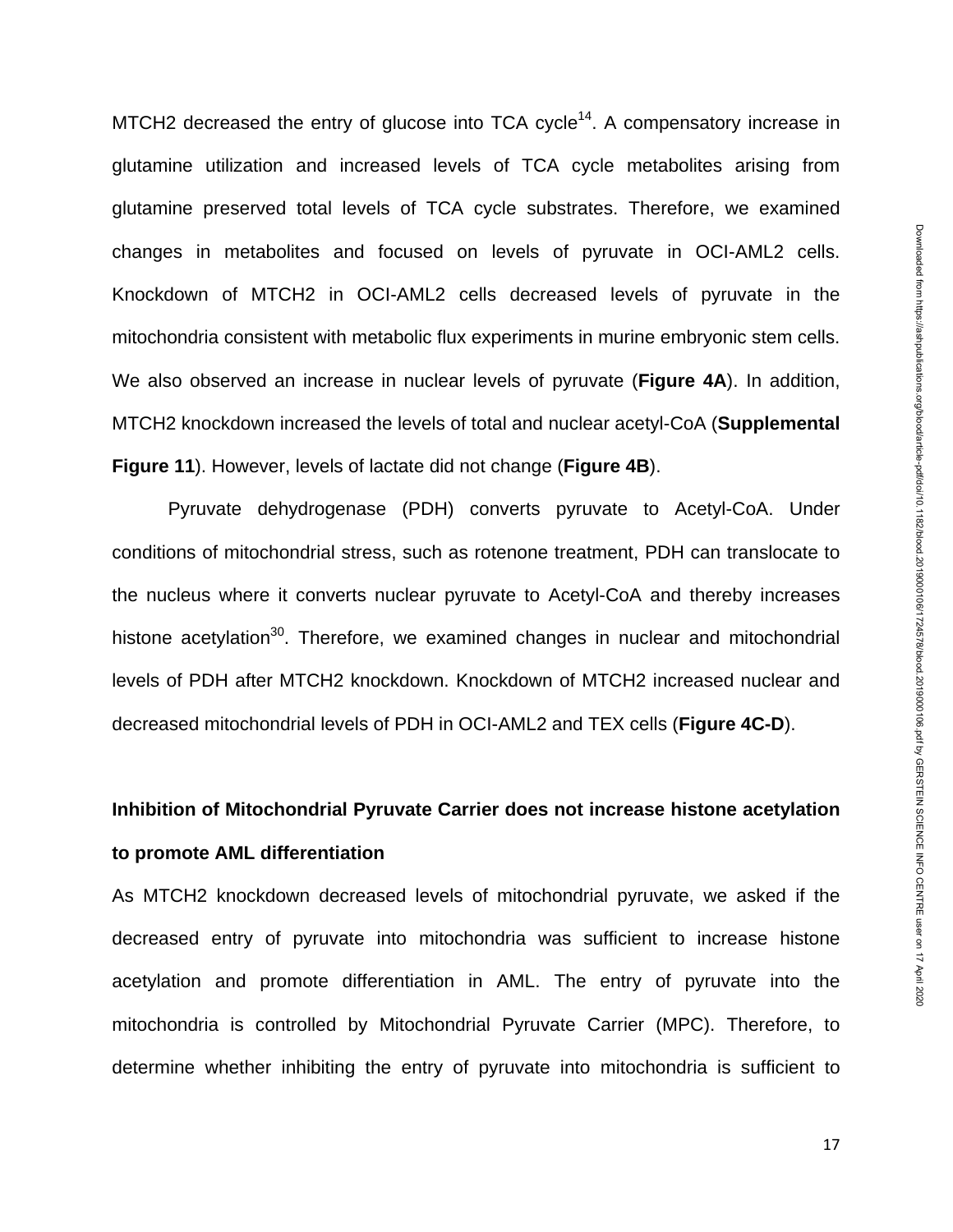regulate the differentiation of AML cells and mimic the effects of MTCH2 knockdown, we inhibited MPC with specific chemical inhibitor, UK5099 by treating OCI-AML2 cells $^{31}$ . UK5099 treatment decreased levels of pyruvate in the mitochondria, but it did not increase levels of histone acetylation (**Supplemental Figure 12**).

# **Nuclear overexpression of pyruvate dehydrogenase complex mimics the effects of MTCH2 knockdown**

Next, we asked if increased levels of nuclear PDH were sufficient to increase histone acetylation and differentiation in AML. We selectively increased levels of E1 (E1α) and E2 subunits of PDH in the nucleus of OCI-AML2 and NB4 cells without altering levels of mitochondrial PDH by over-expressing these subunits tagged with a nuclear localizing sequence (**Figure 5A, Supplemental Figure 13**). Increasing nuclear PDH mimicked the effects of MTCH2 knockdown. Increased nuclear PDH elevated H3, H4 acetylation and differentiation, decreased clonogenic growth and proliferation of AML cells (**Figure 5B-E, Supplemental Figure 13**). A recent study in A549 cells discovered the translocation of PDH to the nucleus utilizes  $Hsp70^{30}$ , but we did not observe changes in the nuclear or total level of Hsp70 in MTCH2 knockdown AML cells (**Supplemental Figure 14**).

We used an EGF receptor inhibitor, Gefitinib, to decrease nuclear levels of PDH as previously described<sup>30</sup>. Reduction of the nuclear level of PDH rescued the MTCH2 knockdown phenotypes of cell growth and histone acetylation in AML cells (**Figure 5F-G, Supplemental Figure 15**). Thus our results demonstrate that increased nuclear PDH is functionally important for differentiation of AML cells.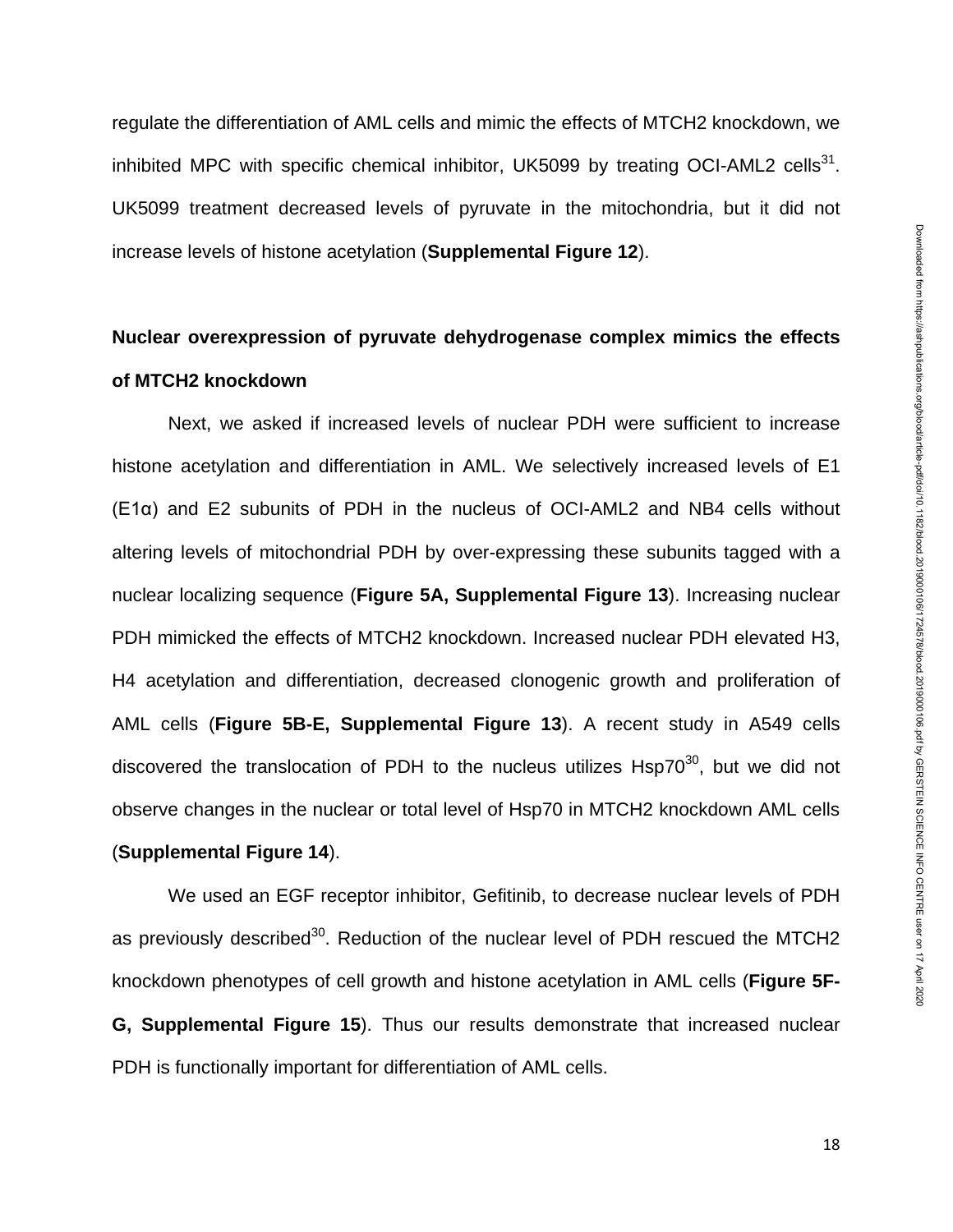## **Discussion**

Through a CRISPR screen, we identified MTCH2 as an essential gene for the growth and survival of AML cells. We showed that knockdown of MTCH2 promoted AML cell differentiation by causing the accumulation of pyruvate and PDH in the nucleus leading to increased histone acetylation. As such, we defined new functions for MTCH2 and a new mechanism by which mitochondrial metabolism influences gene expression, stem cell function, and differentiation.

Previous studies have linked MTCH2 to metabolism, but the mechanisms have been unclear. For example, knockout of MTCH2 in skeletal muscle protected mice from weight gain despite having increased food intake compared to their littermate controls<sup>12</sup>. Metabolic studies of these mice revealed increased levels of pyruvate and lactate in the muscle<sup>12</sup>. Likewise, in a study of 4923 adults, MTCH2 SNP rs4752856 was associated with obesity<sup>7</sup>. Potentially, the findings in mice and humans are related to our observations that MTCH2 affects the entry of pyruvate into the mitochondria as increasing or decreasing pyruvate flux into the TCA cycle could change metabolic rates. However, we noted important differences between MTCH2 inhibition in AML and normal cells. In murine hematopoietic and muscle cells, inhibiting MTCH2 increased rates of oxidative phosphorylation and mitochondrial mass<sup>12,14</sup>. While we cannot rule out more subtle effects on mitochondrial structure, knockdown of MTCH2 in AML cells did not change rates of oxygen consumption or affect the mitochondrial structure. Similar to the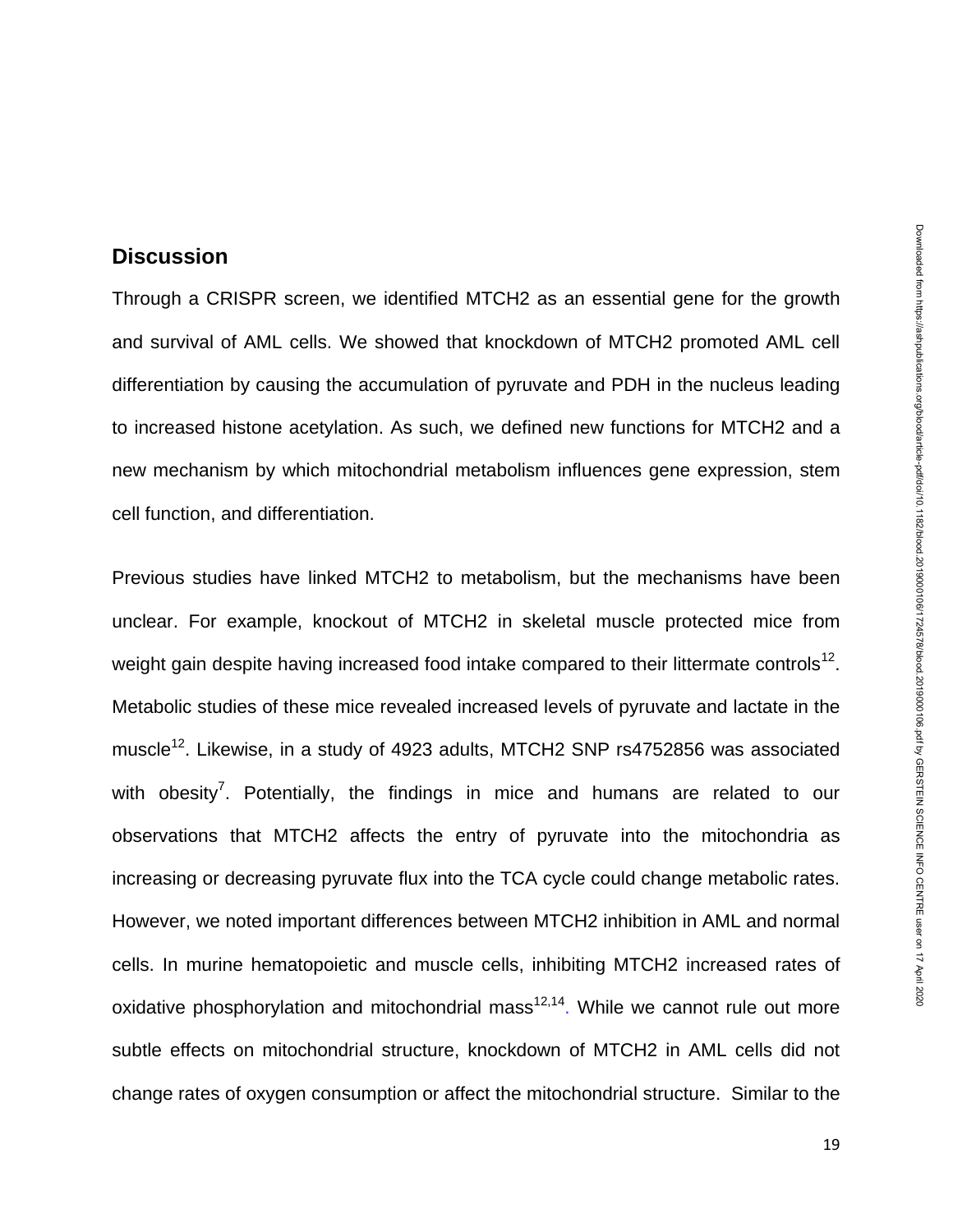changes in metabolic flux observed after MTCH2 knockout in embryonic stem cells, we speculate that increased flux of glutamine into the TCA cycle compensated for decreased entry of pyruvate into the mitochondria after MTCH2 knockdown in AML and preserved levels of TCA cycle metabolites and oxidative phosphorylation. Future metabolic flux studies in AML cells would help clarify changes in metabolic flux after MTCH2 knockdown and could trace the fate of pyruvate, glucose, and glutamine.

Upon inhibition of MTCH2, we observed decreased mitochondrial and increased nuclear levels of pyruvate along with increased levels of nuclear PDH and histone acetylation. We showed that overexpression of PDH in the nucleus was sufficient to increase histone acetylation and promote differentiation of AML cells. Our results are in agreement with a recent study<sup>30</sup> that reported mitochondrial stress produced by inhibiting the respiratory chain complex promoted the translocation of PDH from mitochondria to nucleus. In nucleus, PDH converted pyruvate to Acetyl-CoA and increased histone acetylation. We have shown that the locus specific change in H3K27ac led to alterations in transcriptional programs to promote differentiation.

The pathways that control the import of proteins into mitochondria are well characterized. However, a large unanswered question in mitochondrial biology is how mature mitochondrial proteins exit the organelle after the import and folding. A recent study discovered that the translocation of PDH to the nucleus utilized Hsp70 $30$ , although we did not observe such change in the nuclear or total level of Hsp70 in MTCH2 knockdown AML cells. Thus, further studies are required to define the pathway regulating the export of proteins from the mitochondria.

20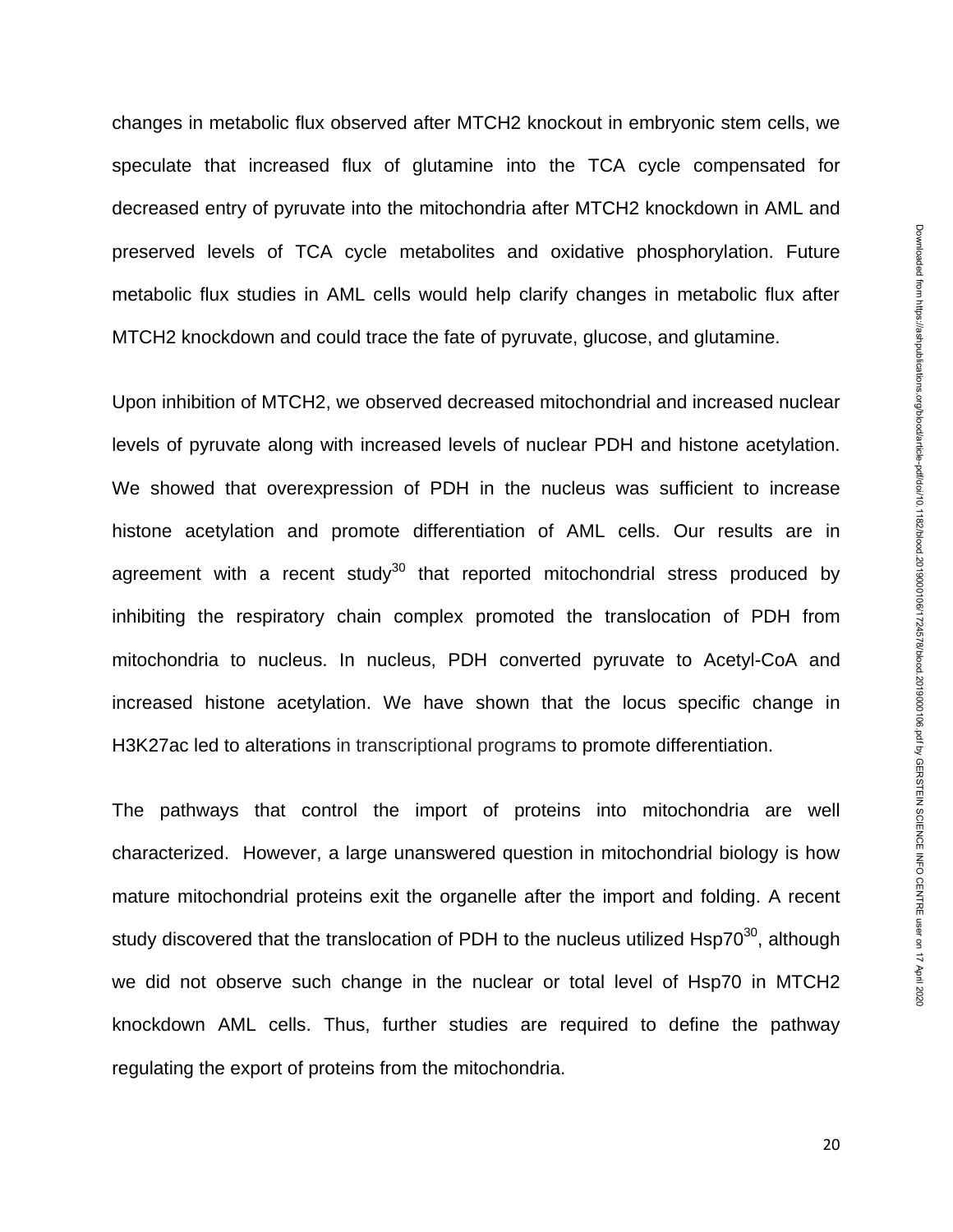In conclusion, our data demonstrate that MTCH2 is required for AML stem cell survival. Inhibiting MTCH2 decreases the flux of pyruvate into the mitochondria leading to an increase of PDH in the nucleus. PDH converts pyruvate to Acetyl-CoA in the nucleus, leading to increased acetylation of nuclear proteins, including histones. The increased histone acetylation alters gene expression, induces differentiation and decreases stem survival in AML cells. These data highlight new mechanisms by which mitochondrial pathways and metabolism affect AML stem cells and differentiation.

### **Acknowledgments**

We thank Jill Flewelling (Princess Margaret Cancer Centre) for administrative assistance. We thank Shai Izraeli (Tel Aviv University) for helping initiate the project. This work was supported by the Canadian Institutes of Health Research, the Ontario Institute for Cancer Research with funding provided by the Ontario Ministry of Research and Innovation, the Princess Margaret Cancer Centre Foundation, and the Ministry of Long Term Health and Planning in the Province of Ontario. DHK was supported by a fellowship from the Leukemia and Lymphoma Society of Canada. ADS holds the Barbara Baker Chair in Leukemia and Related Diseases.

### **Authorship contributions**

D.H.K: conception and design, execution, collection, and or assembly of data, data analysis, interpretation, manuscript writing; M.M., Y.W., V.V., M.G., R.H., X.W., N.M., D.V.J., Y.J., G.W.X, R.L., A.S., Z.B., T.K., G.B., S.A.M., D.D.C., M.M., A.G: collection and/or/assembly of data, data analysis, and interpretation. A.D.S: conception and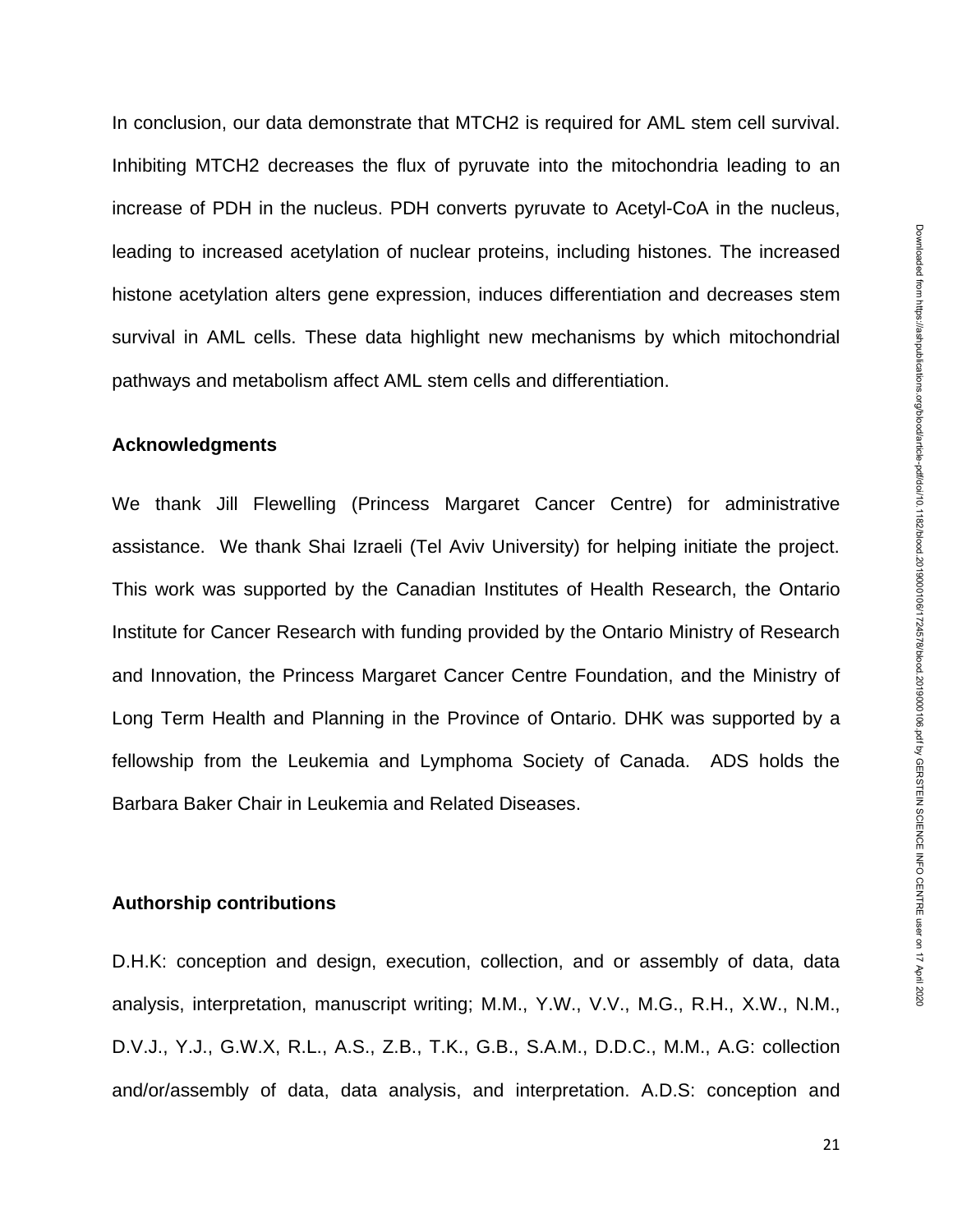design, financial support, collection and/or assembly of data, data analysis and interpretation, manuscript writing, final approval of the manuscript.

## **Disclosure of Conflicts of interest**

ADS has received research funding from Takeda Pharmaceuticals and Medivir AB, and consulting fees/honorarium from Novartis, Jazz, and Otsuka Pharmaceuticals. ADS also holds stock in Abbvie. DDC has received research funding from Pfizer and Nektar therapeutics.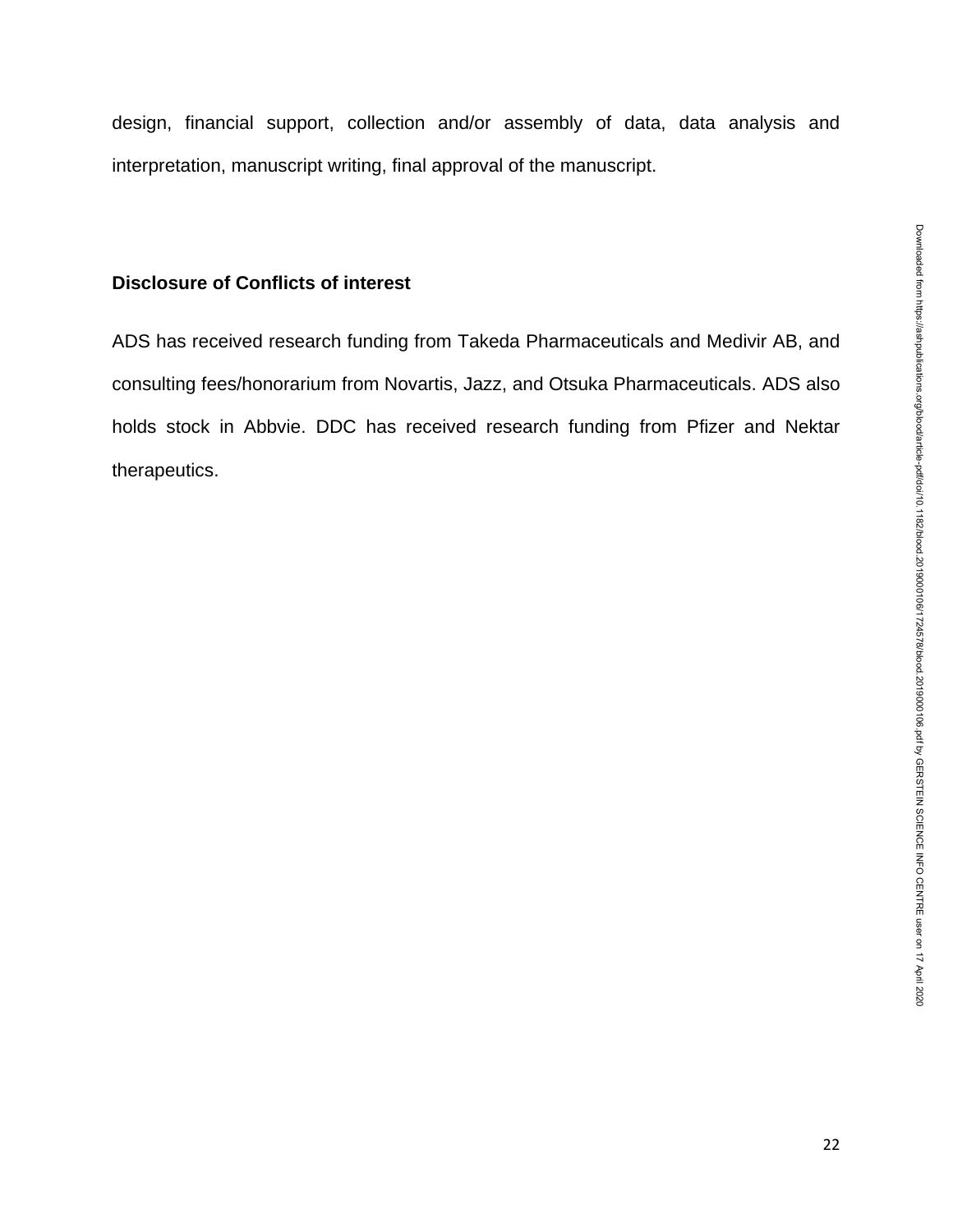### **References**

1.Ohashi H, Ichikawa A, Takagi N, et al. Remission induction of acute promyelocytic leukemia by all-trans-retinoic acid: molecular evidence of restoration of normal hematopoiesis after differentiation and subsequent extinction of leukemic clone. *Leukemia*. 1992;6(8):859-862.

2.Wang F, Travins J, DeLaBarre B, et al. Targeted inhibition of mutant IDH2 in leukemia cells induces cellular differentiation. *Science*. 2013;340(6132):622-626.

3.Zaltsman Y, Shachnai L, Yivgi-Ohana N, et al. MTCH2/MIMP is a major facilitator of tBID recruitment to mitochondria. *Nat Cell Biol*. 2010;12(6):553-562.

4.Grinberg M, Schwarz M, Zaltsman Y, et al. Mitochondrial carrier homolog 2 is a target of tBID in cells signaled to die by tumor necrosis factor alpha. *Mol Cell Biol*. 2005;25(11):4579-4590.

5.Shamas-Din A, Bindner S, Zhu W, et al. tBid undergoes multiple conformational changes at the membrane required for Bax activation. *J Biol Chem*. 2013;288(30):22111-22127.

6.Willer CJ, Speliotes EK, Loos RJ, et al. Six new loci associated with body mass index highlight a neuronal influence on body weight regulation. *Nat Genet*. 2009;41(1):25-34.

7.Renstrom F, Payne F, Nordstrom A, et al. Replication and extension of genome-wide association study results for obesity in 4923 adults from northern Sweden. *Hum Mol Genet*. 2009;18(8):1489-1496.

8.Bauer F, Elbers CC, Adan RA, et al. Obesity genes identified in genome-wide association studies are associated with adiposity measures and potentially with nutrientspecific food preference. *Am J Clin Nutr*. 2009;90(4):951-959.

9.Zhao J, Bradfield JP, Li M, et al. The role of obesity-associated loci identified in genome-wide association studies in the determination of pediatric BMI. *Obesity (Silver Spring)*. 2009;17(12):2254-2257.

10.Kilpelainen TO, den Hoed M, Ong KK, et al. Obesity-susceptibility loci have a limited influence on birth weight: a meta-analysis of up to 28,219 individuals. *Am J Clin Nutr*. 2011;93(4):851-860.

11.Katz C, Zaltsman-Amir Y, Mostizky Y, Kollet N, Gross A, Friedler A. Molecular basis of the interaction between proapoptotic truncated BID (tBID) protein and mitochondrial carrier homologue 2 (MTCH2) protein: key players in mitochondrial death pathway. *J Biol Chem*. 2012;287(18):15016-15023.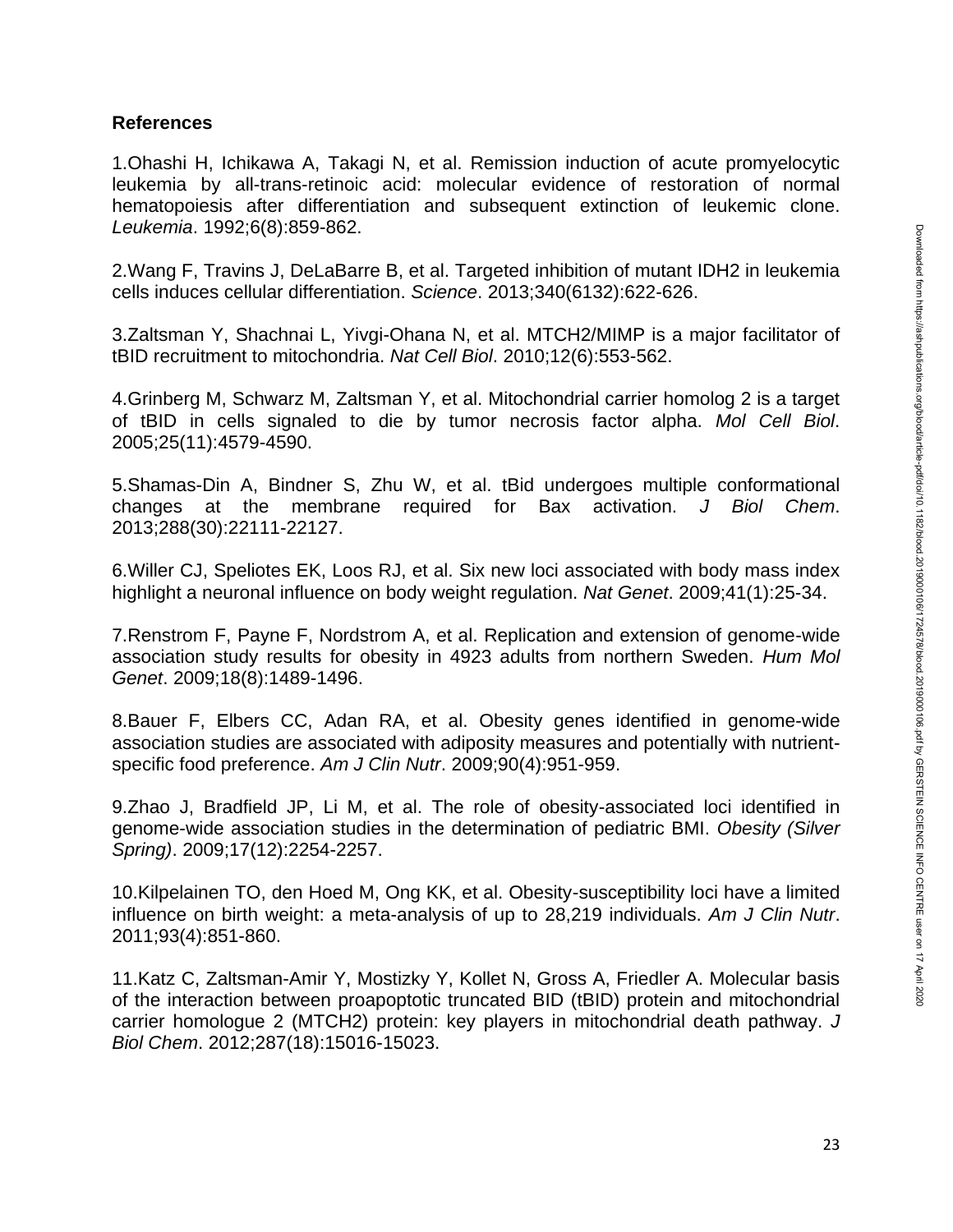12.Buzaglo-Azriel L, Kuperman Y, Tsoory M, et al. Loss of Muscle MTCH2 Increases Whole-Body Energy Utilization and Protects from Diet-Induced Obesity. *Cell Rep*. 2016;14(7):1602-1610.

13.Maryanovich M, Zaltsman Y, Ruggiero A, et al. An MTCH2 pathway repressing mitochondria metabolism regulates haematopoietic stem cell fate. *Nat Commun*. 2015;6:7901.

14.Bahat A, Goldman A, Zaltsman Y, et al. MTCH2-mediated mitochondrial fusion drives exit from naive pluripotency in embryonic stem cells. *Nat Commun*. 2018;9(1):5132.

15.Warner JK, Wang JC, Takenaka K, et al. Direct evidence for cooperating genetic events in the leukemic transformation of normal human hematopoietic cells. *Leukemia*. 2005;19(10):1794-1805.

16.Hart T, Chandrashekhar M, Aregger M, et al. High-Resolution CRISPR Screens Reveal Fitness Genes and Genotype-Specific Cancer Liabilities. *Cell*. 2015;163(6):1515-1526.

17.Li W, Xu H, Xiao T, et al. MAGeCK enables robust identification of essential genes from genome-scale CRISPR/Cas9 knockout screens. *Genome Biol*. 2014;15(12):554.

18.Moffat J, Grueneberg DA, Yang X, et al. A lentiviral RNAi library for human and mouse genes applied to an arrayed viral high-content screen. *Cell*. 2006;124(6):1283- 1298.

19.Chadee DN, Hendzel MJ, Tylipski CP, et al. Increased Ser-10 phosphorylation of histone H3 in mitogen-stimulated and oncogene-transformed mouse fibroblasts. *J Biol Chem*. 1999;274(35):24914-24920.

20.Drobic B, Perez-Cadahia B, Yu J, Kung SK, Davie JR. Promoter chromatin remodeling of immediate-early genes is mediated through H3 phosphorylation at either serine 28 or 10 by the MSK1 multi-protein complex. *Nucleic Acids Res*. 2010;38(10):3196-3208.

21.Skrtic M, Sriskanthadevan S, Jhas B, et al. Inhibition of mitochondrial translation as a therapeutic strategy for human acute myeloid leukemia. *Cancer Cell*. 2011;20(5):674- 688.

22.Novershtern N, Subramanian A, Lawton LN, et al. Densely interconnected transcriptional circuits control cell states in human hematopoiesis. *Cell*. 2011;144(2):296-309.

23.Ng SW, Mitchell A, Kennedy JA, et al. A 17-gene stemness score for rapid determination of risk in acute leukaemia. *Nature*. 2016;540(7633):433-437.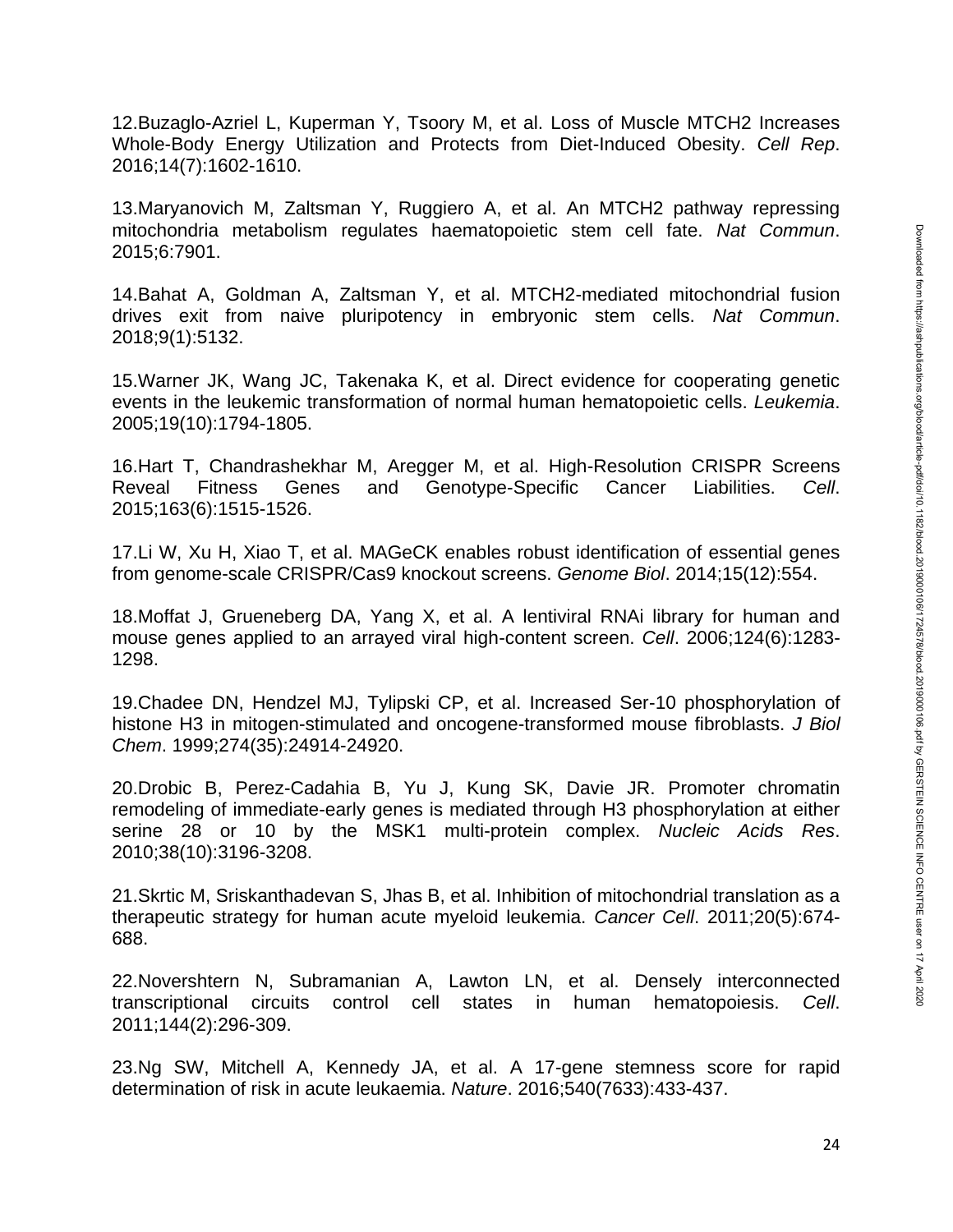25.Sykes DB, Kfoury YS, Mercier FE, et al. Inhibition of Dihydroorotate Dehydrogenase Overcomes Differentiation Blockade in Acute Myeloid Leukemia. *Cell*. 2016;167(1):171- 186 e115.

26.Lechman ER, Gentner B, Ng SWK, et al. miR-126 Regulates Distinct Self-Renewal Outcomes in Normal and Malignant Hematopoietic Stem Cells. *Cancer Cell*. 2016;29(4):602-606.

27.Bowers EM, Yan G, Mukherjee C, et al. Virtual ligand screening of the p300/CBP histone acetyltransferase: identification of a selective small molecule inhibitor. *Chem Biol*. 2010;17(5):471-482.

28.Barski A, Cuddapah S, Cui K, et al. High-resolution profiling of histone methylations in the human genome. *Cell*. 2007;129(4):823-837.

29.Heintzman ND, Hon GC, Hawkins RD, et al. Histone modifications at human enhancers reflect global cell-type-specific gene expression. *Nature*. 2009;459(7243):108-112.

30.Sutendra G, Kinnaird A, Dromparis P, et al. A nuclear pyruvate dehydrogenase complex is important for the generation of acetyl-CoA and histone acetylation. *Cell*. 2014;158(1):84-97.

31.Brailsford MA, Thompson AG, Kaderbhai N, Beechey RB. Pyruvate metabolism in castor-bean mitochondria. *Biochem J*. 1986;239(2):355-361.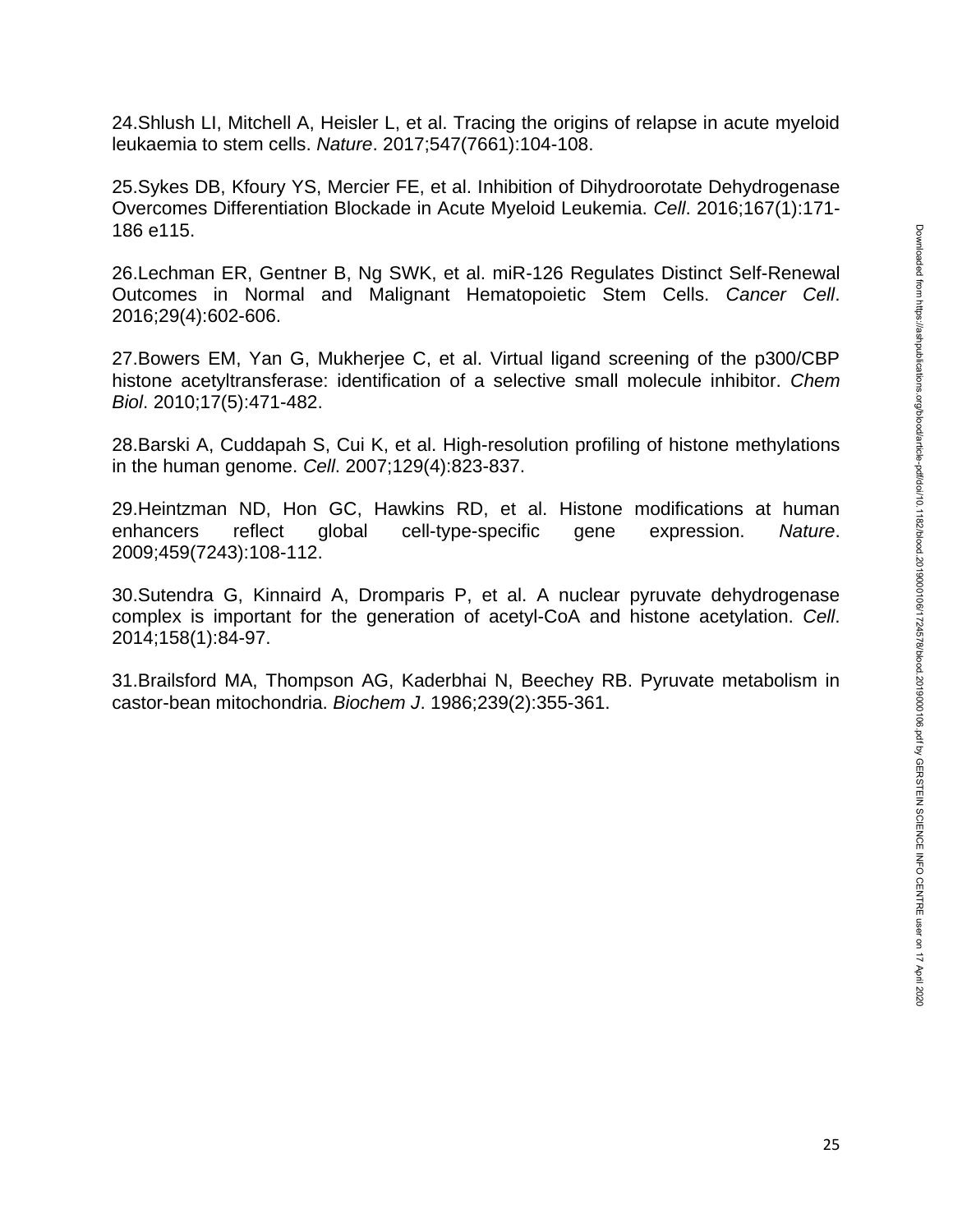# **Figure Legends**

## **Figure 1: Knockout and knockdown of MTCH2 reduces the growth and viability of AML cells**

(A) A CRISPR screen in Cas9-OCI-AML2 cells identified depleted sgRNAs that target the 1,050 nuclear-encoded mitochondrial proteins. Positive-hits were identified at a false discovery rate (FDR) <5%. Genes were ranked based on MAGeCK scores [Log2 of pvalues] as calculated by the MAGeCK algorithm.

(B) OCI-AML2-Cas9 expressing cells were transduced with gRNA targeting MTCH2. Seven days after transduction, MTCH2 protein levels were measured by immunoblotting. Viability and proliferation of cells were measured over time by trypan blue exclusion staining starting 4 days after transduction. Data represent mean viable cell counts + SD from representative experiments.

(C–E) OCI-AML2 (C), TEX (D) and U937 (E) cells were transduced with shRNA targeting MTCH2 or control sequences. Seven days after transduction levels of MTCH2 were detected by immunoblotting. Viability and proliferation of cells were measured from 4 days after the transduction of MTCH2 or control shRNA using trypan blue exclusion staining. Data represent the mean  $\pm$  SD of three independent experiments. Colony formation from control and MTCH2 knockdown clones. Mean  $\pm$  SD colony counts are shown.  $p < 0.05$ ,  $p > 0.01$ , and  $p > 0.001$  using one-way ANOVA.

(F) MLL-AF9 was transduced into MTCH2 F/F Vav1-Cre+ or MTCH2 F/F murine hematopoietic cells in vitro and then injected into secondary recipients. The survival of the mice was measured over time (MTCH2 F/F n=10, MTCH2 F/F Vav1-Cre+ n=7).

(G) Human CD34-enriched cord blood was transduced with GFP expressing plasmids containing control or MTCH2 shRNA2 sequences in lentiviral vectors. 48 hours posttransduction, 60000 cells were injected intrafemorally into NSG mice (5 mice/group). Eight weeks post-transplant, bone marrow aspirates were analyzed for human engraftment (anti-human CD45+) and GFP+ expression. The transduction efficiencies of the control and MTCH2 lentiviral vectors were 20.9% and 19.8%, respectively. No statistically significant differences were detected.

## **Figure 2: Knockdown of MTCH2 promotes differentiation of leukemia**

(A) TEX cells were transduced with control MTCH2 or control shRNA. Eight days posttransduction, gene expression was measured by RNA sequencing. MTCH2 knockdown (233 genes) and control genes (209 genes) were used as signature gene sets in GSEA. Changes in gene expression were compared to LSC+ and LSC- populations of AML cells (top) or origins of relapsed AMLs (ROc-Relapsed Origin-committed) or (ROp-Relapsed Origin-primitive).

(B) OCI-AML2 cells were transduced with control MTCH2 or control shRNA. Fifteen days post-transduction; cells were stained for non-specific esterase (NSE). NSE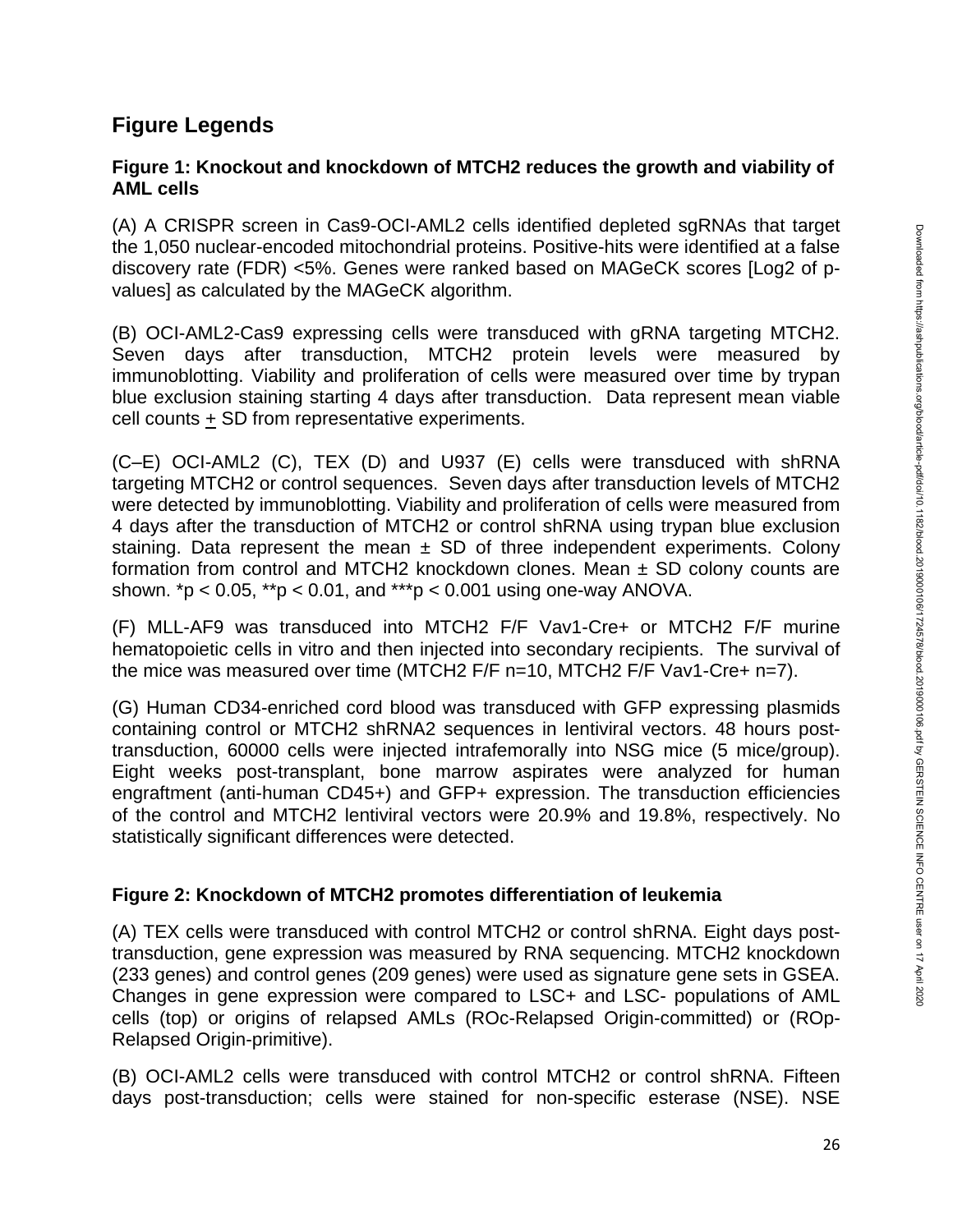staining was quantified with ImageJ software. \*p <  $0.05$ , \*\*p <  $0.01$ , \*\*\*p <  $0.001$  and \*\*\*\*p <  $0.0001$  by ANOVA.

(C) mRNA levels of the Lysozyme (*LYZ*) in TEX cells after MTCH2 knockdown. Data represent relative mean  $\pm$  SD (n = 3, Control shRNA=1.0). \*\*\*\* p  $\leq$  0.0001 by t-test.

(D) MTCH2 F/F and MTCH2 F/F Vav1-Cre+ LSK+ cells (stained for Ter119, CD11b, B220, Gr1, CD4, CD3, CD8a, cKit and Sca1) were transduced with MLL-AF9. Two weeks after transduction, cells were analyzed for lineage positive cells by staining for CD11b and Gr1 surface markers. Data represent three independent experiments. \* p ≤0.05, by t-test.

(E) TEX AML cells were transduced with shRNA targeting MTCH2 or control sequences and then injected into sub-lethally irradiated NOD/SCID-GF mice. The percentage of human CD45+cells in the non-injected femur was determined by flow cytometry ( $n =$ 10/group) after five weeks. The bar represents mean engraftment. \*\*  $p = 0.0074$ , by ttest.

(F) 8227 leukemia cells were transduced with GFP lentivectors expressing MTCH2 shRNA2 or an empty control vector (Control). GFP+ cells were flow sorted and cultured. MTCH2 protein levels were measured by immunoblotting 5 days after post-sorting. The abundance of viable CD34+/38- cells were also analyzed by flow cytometry. The corresponding population in the control sample was set at 100% and the population in the MTCH2 knockdown was expressed relative to control. \*  $p \le 0.05$ , \*\*  $p \le 0.01$  by t-test.

(G) Colony formation from GFP+ control and MTCH2 knockdown clones in 8227 cells. Mean  $\pm$  SD colony counts are shown.  $*$  p=0.0136, by t-test.

(H) 8227 cells were transduced with GFP expressing plasmids containing control or MTCH2 shRNA2 sequences and then injected  $(1x10^6 \text{ cells/mice})$  into the sub-lethally irradiated NOD/SCID-GF mice ( $n = 8$  mice/group). Eight weeks later, the percentage of human GFP+, CD45+cells in the non-injected femur was determined by flow cytometry. The transduction efficiency of the control and MTCH2 lentiviral vectors were 30% and 32%, respectively. The bar represents mean engraftment.  $* p = 0.0233$ , by t-test.

(I) CD34+ enriched primary AML cells were transduced with GFP expressing plasmids containing control or MTCH2 shRNA2 sequences and then injected  $(3.2x10<sup>5</sup>$  cells/mice for patient 90249 and  $5x10<sup>5</sup>$  cells/mice for patient 100214) into the sub-lethally irradiated NOD-SCID mice  $(n = 8$  mice/group). Eight weeks later, the percentage of human GFP+, CD33+cells in the non-injected femur was determined by flow cytometry. The transduction efficiency of the control and MTCH2 lentiviral vectors were 11.9% and 15.1% for patient 90249 and 10.1% and 8.6% for patient 100214, respectively.

(J) Secondary engraftments of primary AML cells were performed in NOD-SCID mice (for patient 90249, 2x10 $^6$  cells/mice were injected and n=5 mice/group were used and for patient 100214, 1.7x10 $^6$ cells/mice were injected and n=6 mice/group were used). Eight weeks later, the percentage of human GFP+, CD33+cells in the non-injected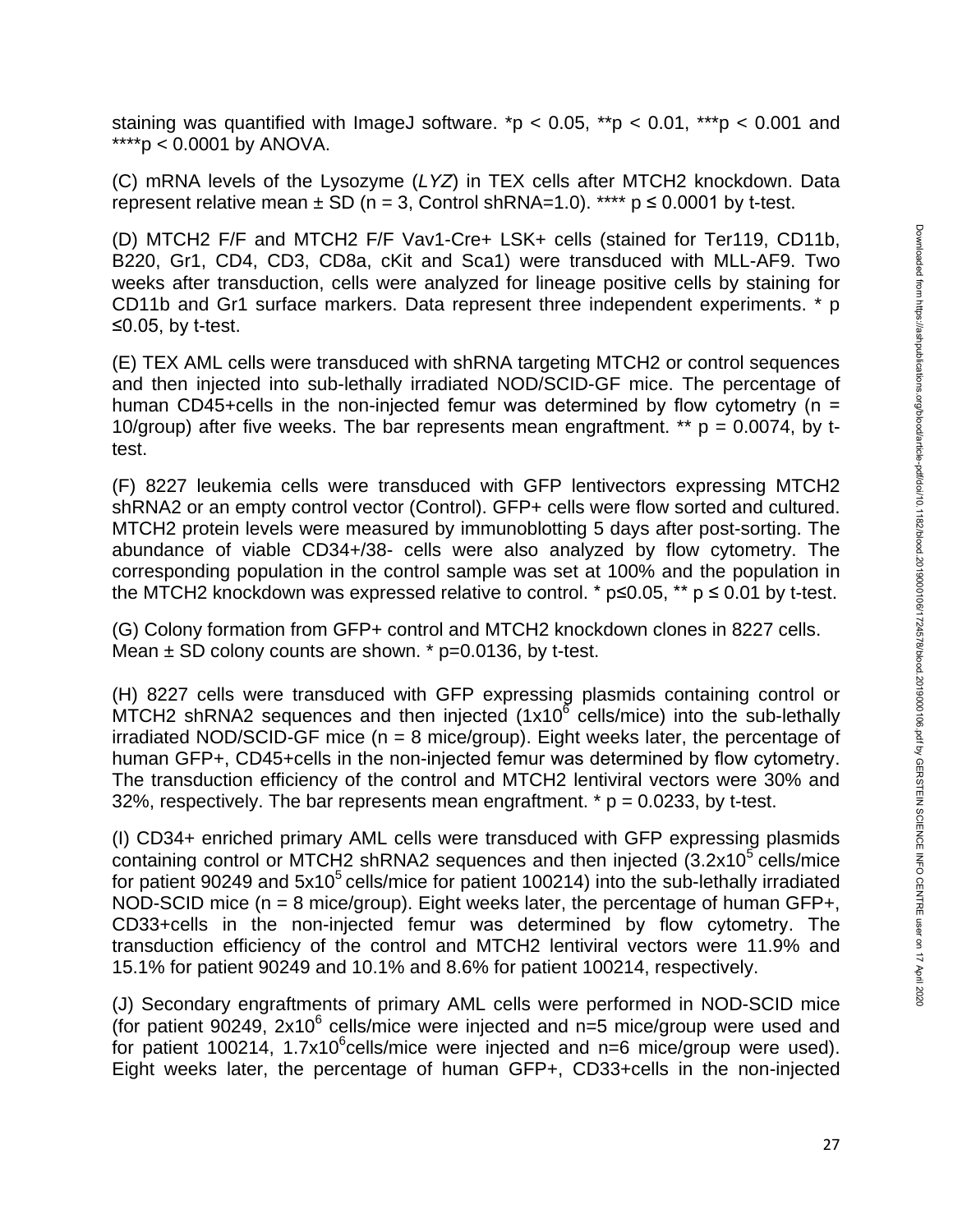femur was determined by flow cytometry. Bar represents mean engraftment potential, \*\*p ≤0.01, \*\*\*\*p ≤ 0.0001 by Student's t-test.

## **Figure 3: MTCH2 knockdown increase histone acetylation, which is functionally important for the differentiation of AML cells and independent of BID**

(A) Histones were isolated from control and MTCH2 knockdown clones of OCI-AML2, TEX and 8227 cells. Levels of total and acetylated histones H3 and H4 were measured by immunoblotting. Representative immunoblots are shown.

(B) Non-specific esterase staining of OCI-AML2 cells transduced with shRNA targeting MTCH2 with or without co-treatment with C646 (5 µM) for 4 days. Quantitative analysis of NSE staining was performed with ImageJ software.

(C-D) Proliferation curves of OCI-AML2 (C) and TEX cells (D) transduced with shRNA targeting MTCH2 shRNAs with or without C646 (5µM). Levels of total and acetylated H3 histones were measured in OCI-AML2 (C) and TEX cells (D) after MTCH2 knockdown and co-treatment with 5µM C646 for 4 days.

(E) Venn diagram of the number of peaks and overlapping peaks detected by MACS2 in control, MTCH2 knockdown and MTCH2 knockdown cells treated with C646.

(F) Bar graphs of total numbers of peaks of H3K27ac in control, MTCH2 knockdown and MTCH2 knockdown TEX cells treated with C646, detected by MACS2.

(G)The bar plot represents the number of H3K27ac peaks in control, MTCH2 knockdown and MTCH2 knockdown cells treated with C646 that overlap with ±6kb regions centered at the TSS of the 40 LSC- genes that are upregulated in MTCH2 knockdown cells compared to control.

(H) The average profiles and heatmaps of the H3K27ac ChIP-seq signal in control, MTCH2 knockdown and MTCH2 knockdown cells treated with C646 at ±6kb of TSS of the 40 myeloid-like (LSC-) genes. The relative area under the curve (AUC) of TSS±6kb regions is shown as bar graphs.

(I) Histones were isolated from OCI-AML2 and TEX cells treated with or without Bid inhibitor, Bi-6C9, at Fas inducing conditions (treated with CHX and CH-11). Levels of total and acetylated histones H3 and H4 were measured by immunoblotting. Representative immunoblots are shown.

## **Figure 4: MTCH2 knockdown increases nuclear levels of pyruvate and nuclear levels of pyruvate dehydrogenase complex**